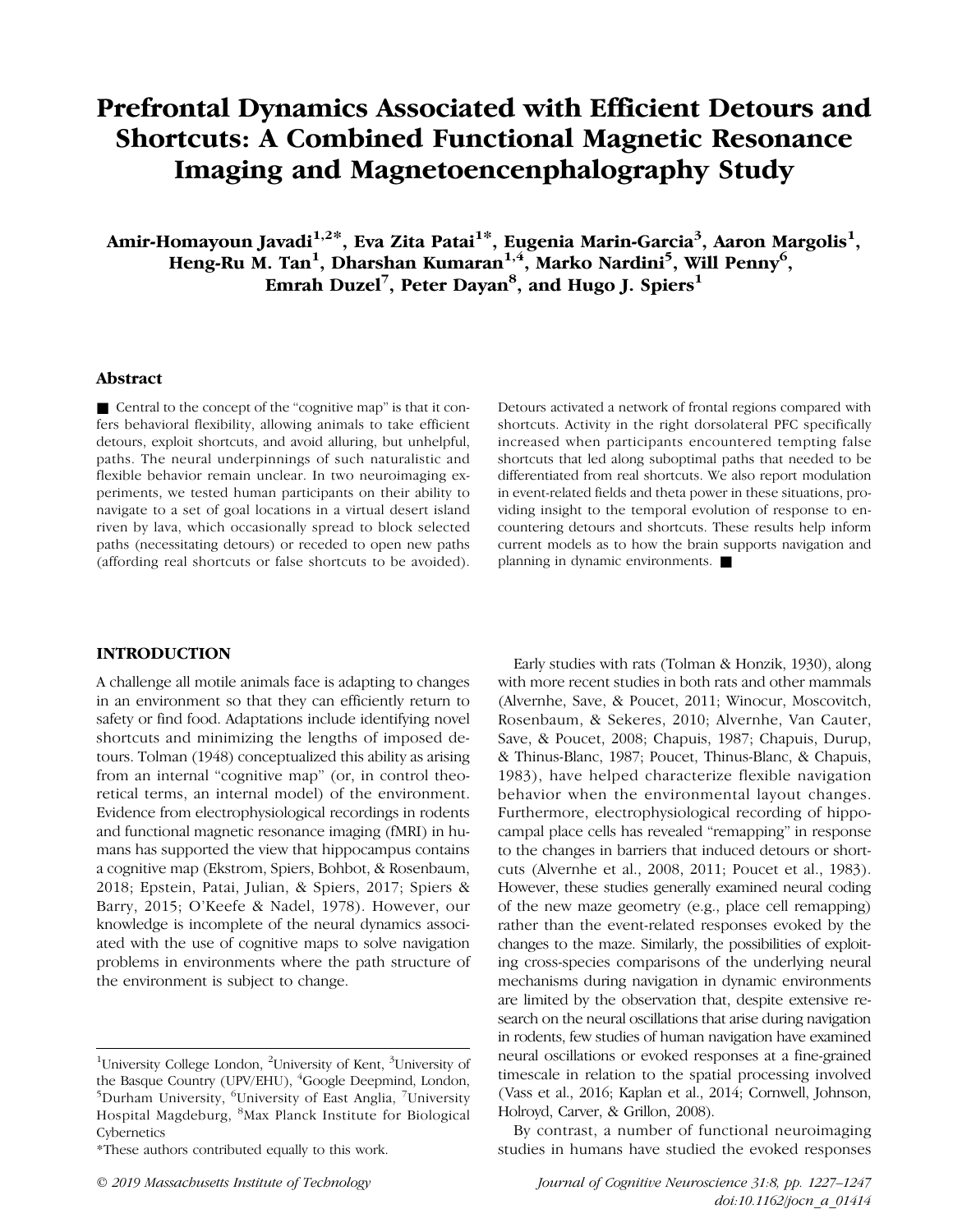to detours (Howard et al., 2014; Simon & Daw, 2011; Viard, Doeller, Hartley, Bird, & Burgess, 2011; Xu, Evensmoen, Lehn, Pintzka, & Håberg, 2010; Iaria, Fox, Chen, Petrides, & Barton, 2008; Rauchs et al., 2008; Spiers & Maguire, 2006; Rosenbaum, Ziegler, Winocur, Grady, & Moscovitch, 2004; Maguire et al., 1998). Rather than revealing hippocampal activity, these studies have consistently reported increased prefrontal activity. These studies report (i) increased activity in the right lateral prefrontal regions when detecting changes in the environment, (ii) activity in frontopolar cortex when replanning and setting subgoals, and (iii) superior prefrontal cortical activity when processing conflict between route options (Spiers & Gilbert, 2015). Such responses are consistent with the view that the PFC supports flexible behavior in response to changing affordances in the environment (Spiers, 2008; Shallice, 1982).

However, only a more limited number of these neuroimaging studies included shortcuts as well as detours (Ribas-Fernandes et al., 2011; Simon & Daw, 2011; Yoshida & Ishii, 2006). Furthermore, the paradigms deployed were not optimized to disentangle the neural responses to these changes; thus, to date we lack evidence as to how neural systems react to shortcuts and how this compares to their reactions to detours. Because both detours and shortcuts change the path to the goal, it is possible that both events elicit similar neural responses. Alternatively, considering the path options after a forced detour might be more taxing on prefrontal systems than simply spotting a potential shortcut and choosing it. However, selecting a shortcut in the real world often requires consideration of its likely benefit, such as "Will it take me in the right direction?" or "Will it lead me down a cul-de-sac?" Such considerations would also likely make greater demands on the neural systems for navigation (Spiers & Barry, 2015). Here, during scanning with both fMRI and separately using magnetoencenphalography (MEG), we tested participants' navigation performance in a virtual reality (VR)-based environment ("LavaWorld") in which participants navigated a desert island containing hidden treasure with paths constrained by lava, which had the capacity to recede and open new paths (shortcuts) or spread and close others off (detours).

## METHODS

## Participants

## Functional Magnetic Resonance Imaging

Twenty-two individuals (mean age =  $21.8 \pm 2.3$  years, range = 19–27 years; 14 women) participated. To avoid testing participants with poor navigation skills, participants were administered a questionnaire regarding their navigation abilities/strategies (Santa Barbara Sense of Direction Scale [SBSDS]; mean score =  $4.9$ , range =  $3.7-5.7$ ).

#### Magnetoencenphalography

Twenty-five individuals (mean age =  $22.5 \pm 3.9$  years, range = 18–31; 12 women) participated. Participants were administered a questionnaire regarding their navigation abilities/strategies (Santa Barbara Sense of Direction Scale; mean score  $= 5.1$ , range  $= 3.2 - 6.8$ ). All participants scored within 1 SD of the mean provided by a study evaluating the SBSDS against spatial abilities (Hegarty, Montello, Richardson, Ishikawa, & Lovelace, 2006).

There was no overlap in participants between the fMRI and MEG tasks. All participants had normal to correctedto-normal vision, reported no medical implant containing metal, had no history of neurological or psychiatric condition and color blindness, and did not suffer from claustrophobia. All participants gave written consent to participate in the study in accordance with the Birkbeck-UCL Centre for Neuroimaging Ethics Committee. Participants were compensated with a minimum of £70 plus an additional £10 reward for good performance during the scan. One fMRI participant was excluded from the final sample because there was severe signal loss from the medial-temporal area in their functional scan.

#### VR Environment: LavaWorld

A virtual island maze environment was created using Vizard VR software (WorldViz). The maze was a grid network, consisting of "sand" areas that were walkable and "lava" areas, which were unpassable and as such were like walls in a traditional maze. However, the whole maze layout was flat, so there was visibility into the distance over both sand and lava. This allowed participants to stay oriented in the maze throughout the task. Orientation cues were provided by four unique large objects in the distance. Movement was controlled by four buttons: left, right, forward, and backward. Pressing left, right, or backward moved the participant to the grid square to the left, right, or behind, respectively, and rotated the view accordingly. Similarly, pressing forward moved the participant to the next square along. See Figure 1 for a participant viewpoint at one point in the maze. Participants were tested over 2 days; on Day 1, they were trained on the maze, and on Day 2, they were tested in the fMRI/MEG scanner.

#### Training

On the first day, participants were trained on the maze  $(25 \times 15 \text{ grid})$  to find goal locations. During this phase, all goal objects (20 in total, distributed across the maze) were visible at all times, and participants navigated from one to the next based on the currently displayed target object (displayed in the top-right corner of the screen). After 1 hr of training, participants were given a test to establish how well they had learned the object locations. On a blank grid, where only the lava was marked, participants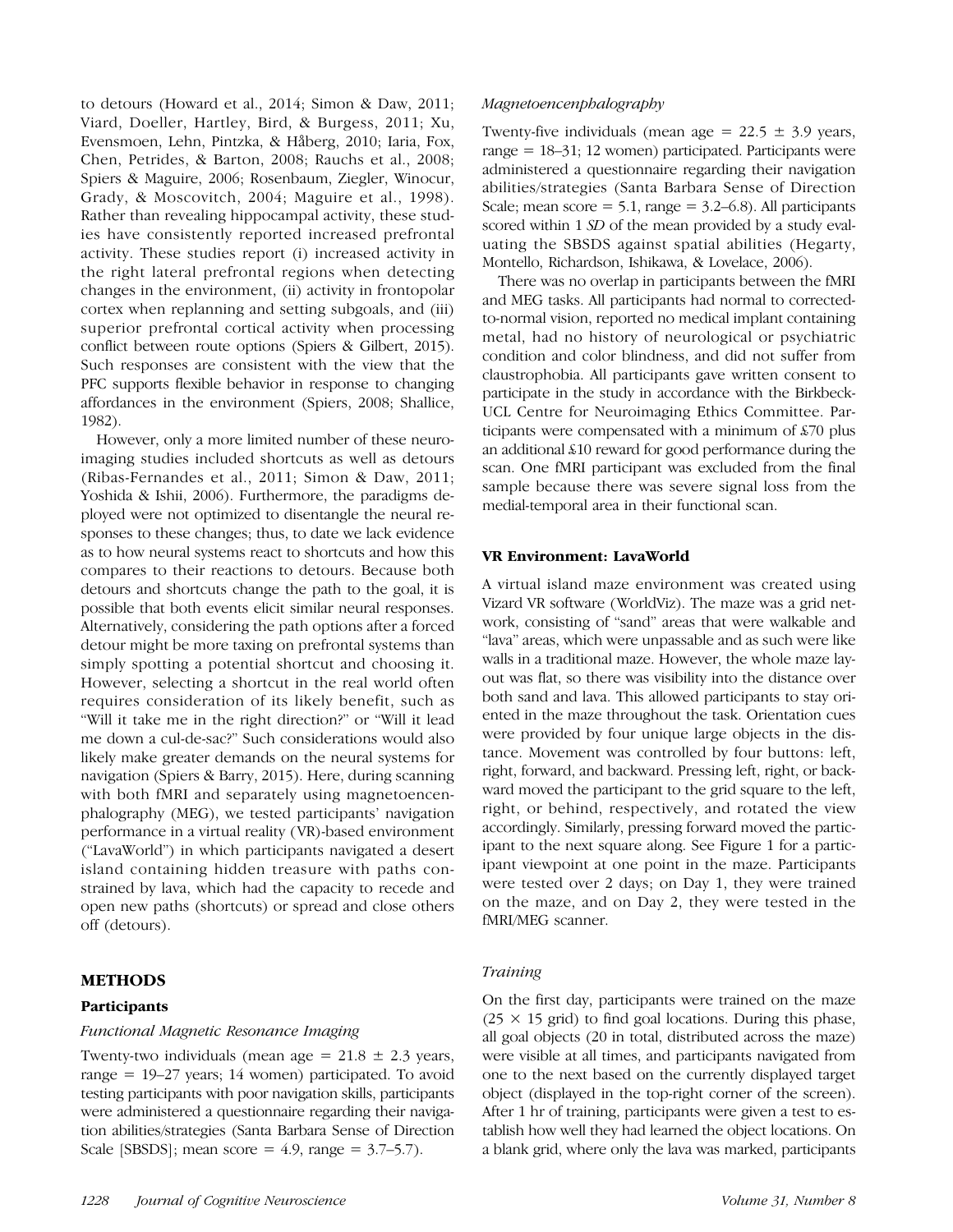Figure 1. LavaWorld. Example view of test environment and current goal object (top right corner). A distal cue is visible (arch), and three others were located at the other cardinal directions. The sand represents the path that can be moved along, whereas the red "lava" blocks in the path. During training, objects were visible across the whole maze, and participants used the controls to move forward, left/right, and backward to collect them, with an arrow guiding them toward the object (in the first of three rounds of training). During the test phase, the objects were not visible and the environment could change momentarily, such that the lava shifted around to close an existing path (detours, top row) or reveal new paths (shortcuts or false shortcuts, bottom row). White dotted boxes are to highlight the changes and were not present during the experiment. See Figure 2 for more examples.



had to place all the objects they remembered. They were given feedback from the experimenter, and if needed, prompts as to the missing objects. This memory test was repeated twice more during the training, after 1.5 and 2 hr, during which they were encouraged (and occasionally primed if needed) by the experimenter to remember all locations. At completion, for participants to return for the fMRI/MEG phase on the second day, they had to score at 100% accuracy in placing the objects.

## Navigation Test and fMRI/MEG Scan

On the test day, participants were given a brief refresher of the maze with the objects. While in the MRI scanner, participants performed the test phase of the experiment. A single trial in the test phase is defined as being informed, which is the new goal object, and then finding the way to and arriving at it—the trial did not end until the participant arrived at the goal location. During the test phase, two things were different from training: (1) target objects were not visible, so participants had to navigate between them based on their memories of the locations, and (2) the positions of the lava could change, blocking some paths and creating new ones. During each journey to an object, one change occurred in the lava layout at a specific location (on average 6.9 steps from the start of the route—per condition mean and range reported: long detour: 6.9 [4–12], short detour: 8.4 [5–15], long shortcut: 5 [2–11], short shortcut: 5.7 [4–9], false away: 7.1 [2–16], false toward: 8.8 [7–10]). The paths varied from 10 to 24 steps, as calculated from the start of the trial before a change happened, and from 5 to 27 steps total if the change is included.

At the point of a change, the screen froze for 4 sec to ensure that participants had an opportunity to detect the change and consider their path options. See Figures 1 and 2 for example schematics of the changes. They could either be detours (when a piece of lava was added to block the current path on the grid, thus forcing the participant to take a new, longer, route to their goal), shortcuts (a piece of lava was removed and replaced with traversable sand, allowing the participant to pick a shorter route), false shortcuts (visually identical to shortcuts, but such that traversing them would increase the net distance to the goal because of the layout of the maze), and a control condition (in which the screen froze, but no lava was added/removed). False shortcuts came in two classes: false shortcuts toward and false shortcuts away from the goal, depending on whether or not traversing them would appear to move closer to the goal. For detours and shortcuts, there were also two levels of change to the (optimal) new path, either four or eight grid steps extra/less, respectively. Finally, there were control "follow" trials, which started with an arrow that indicated the direction to travel. In this case, participants were required to follow the twists and turns of the arrow until a new target object appeared. The comparison of "navigation" versus "follow" movements allowed us to relate our results to those of previous experiments (Patai et al., 2019; Javadi et al., 2017; Howard et al., 2014).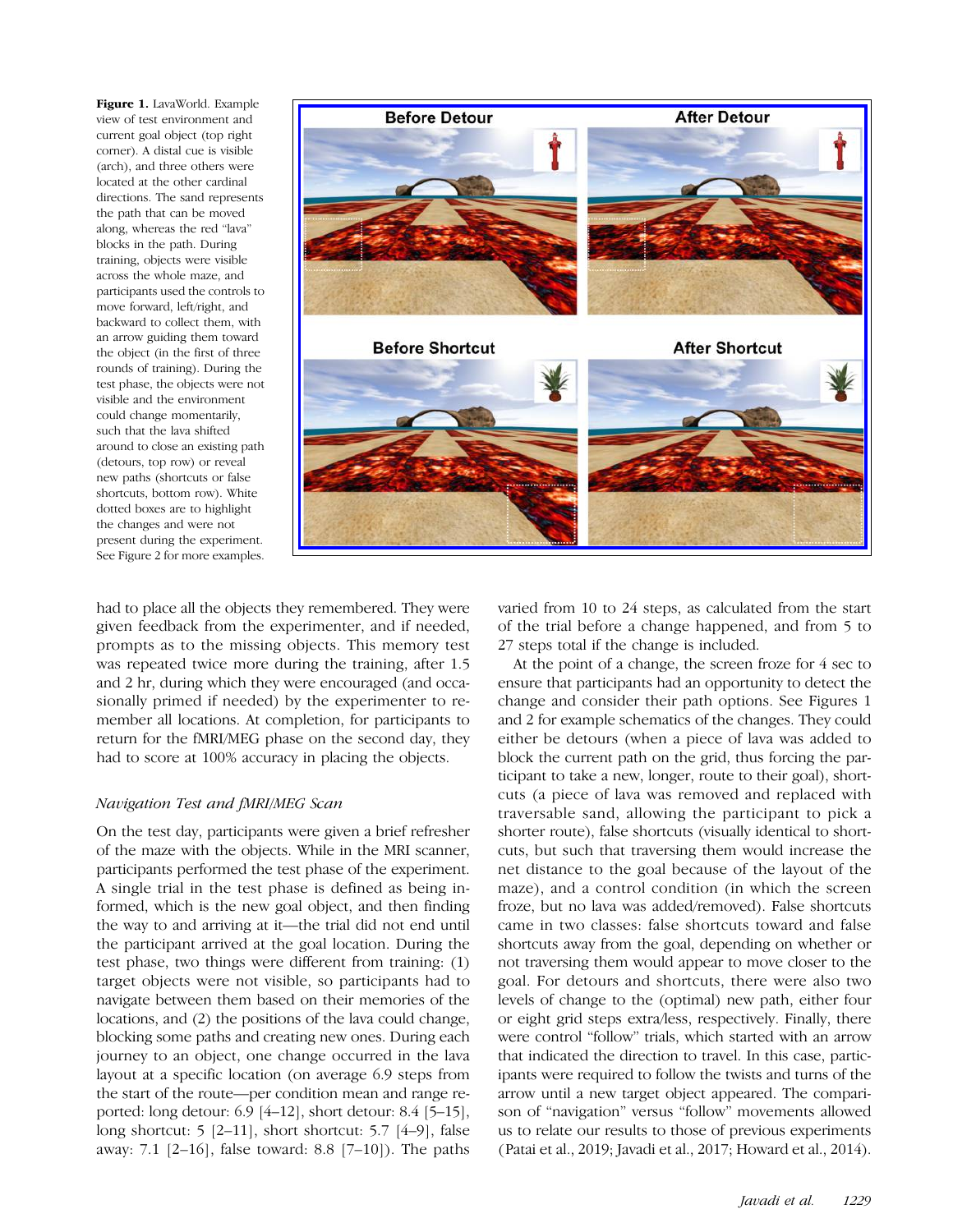

Figure 2. Examples of changes that occurred during routes to the goal. Participants start their path from the last object they found and go toward the current (new) goal location along the shortest path available. For detours, at some point along the route, the participant's path is blocked, and they are forced to take a detour around the lava to reach their goal. In the case of a shortcut, a grid point would be unblocked, thus revealing a novel, shorter route to the goal (originally optimal path shown in dots if no shortcut had been presented). In the case of false shortcuts, taking this opening would be detrimental as it would lead to a longer path to the goal, despite the path seeming to head toward (or away) from it. The full grid was  $25 \times 15$  squares and is shown from above in these examples; ±4 or 8 refers to the amount added or subtracted in steps.

Before scanning, participants were allowed to familiarize themselves with the scanner button pad and with the changes that would occur. This involved presenting them with a novel environment that had not been experienced on Day 1 and that had no objects, different distal cues and a different maze layout to avoid any confounds or confusion with training and test mazes. Participants could then practice the task in this new environment and accustom themselves to the controls (button pad with four active buttons: left, right, forward, and turn around) and to the appearance of changes to the lava. Note that during training, the future trajectories that could happen after change events (detours, shortcuts, etc.) were not possible to experience. In other words, a stable map with possible routes (sand) and blocks (lava) were experienced only, which then changed during the test phase. The optimal routes between various target locations was thus experienced (assuming no changes in the environment), but these were not presented in the same order during training and test.

#### fMRI Scanning and Preprocessing

Scanning was conducted at the Birkbeck-UCL Centre for Neuroimaging using a 1.5-T Siemens Avanto MRI scanner (Siemens Medical System) with a 32-channel head coil. Each experimental session lasted around 60 min and was separated in three parts (each of approximately 15–20 min). Approximately 980 functional scans were acquired per session (depending on routes taken), using a gradient-echo incremental EPI sequence (repetition time  $[TR] = 3400$  msec, echo time  $[TE] = 50$  msec, acquisition time =  $3315$  sec, flip angle =  $90^{\circ}$ , slice tilt =  $30^{\circ}$ ). The slice thickness was 2 mm with a gap of 1 mm. The field of view was 192 mm, and the matrix size was  $64 \times 64$ . The scan was a whole-brain acquisition, with 40 slices. A T1-weighted high-resolution structural scan was acquired after the functional scans (TR = 12 msec, TE = 5.6 msec,  $1 \times 1 \times 1$  mm resolution). Ear plugs were used for noise reduction; foam padding was used to secure the head in the scanner and minimize head movements. Stimuli were projected to the back screen; a mirror was attached to the head coil and adjusted for the participants to see full screen. All fMRI preprocessing and analysis were performed using SPM12. To achieve T1 equilibrium, the first six dummy volumes were discarded. During preprocessing, we used the new segment (with six tissue classes) to optimize normalization. Otherwise, we used all default settings, and we performed slice timing correction. No participant had any abrupt motion change over 4 mm.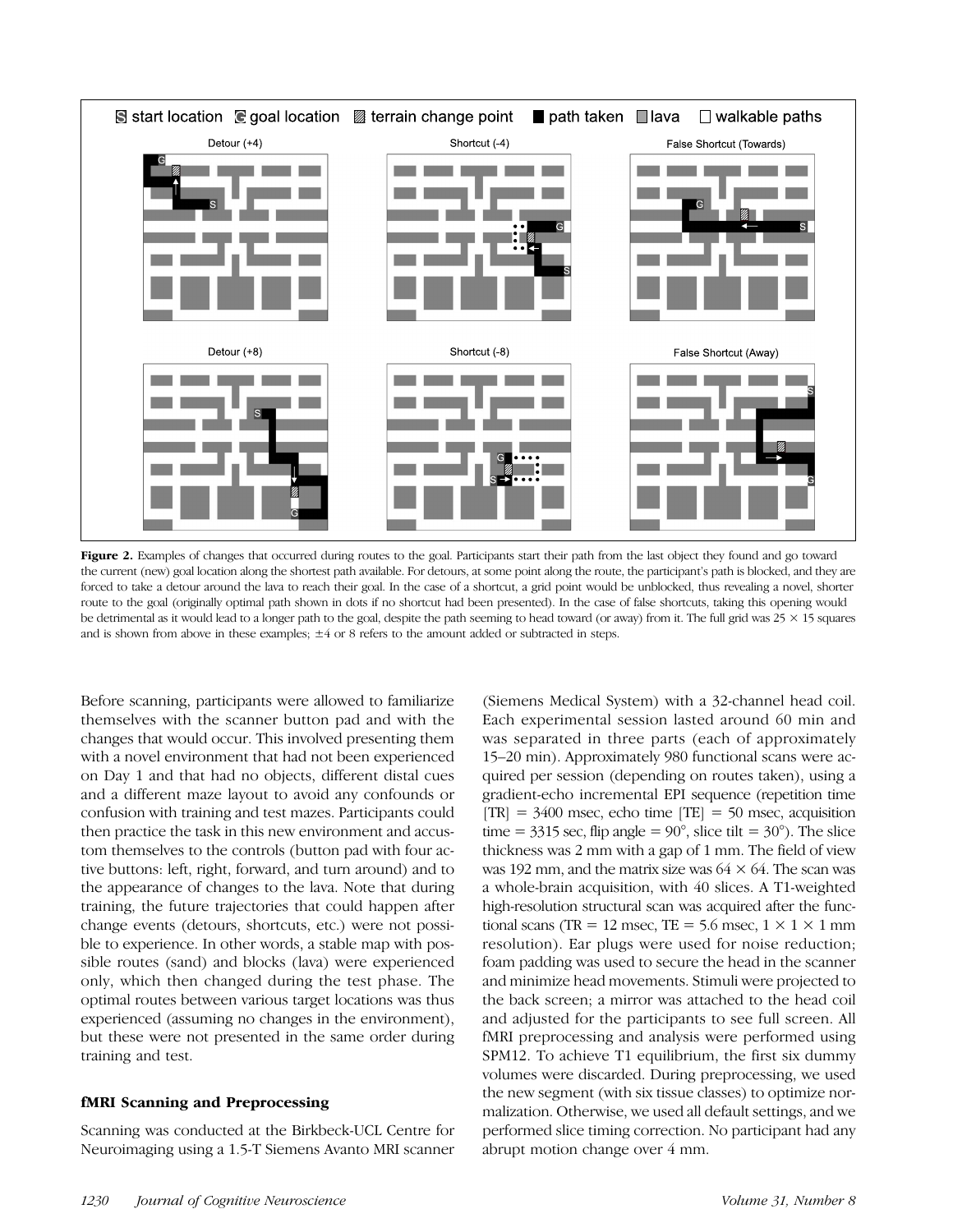#### MEG Recording and Preprocessing

Recordings were made using a 275-channel CTF MEG system with superconducting quantum interference device-based axial gradiometers (VSM Med-Tech) and second-order gradients in a magnetically shielded room. Neuromagnetic signals were digitized continuously at a sampling rate of 480 Hz and then bandpass filtered in the 0.1–120 Hz range. Head positioning coils were attached to nasion, left, and right auricular sites to provide anatomical coregistration to a template brain. Preprocessing and analysis of MEG data were done using Fieldtrip (Oostenveld, Fries, Maris, & Schoffelen, 2011). Independent component analysis (ICA) was performed on the continuous data, leading to the identification of blink, saccade, and cardiac components, which were removed. MEG data were subsequently parsed into epochs starting 1000 msec before and ending 4000 msec after the onset of the change point.

#### Experimental Design and Statistical Analysis

Participants performed 120 routes, with one change event occurring in each route (number of trials per condition was 17 on average, range  $= 11-25$ , depending on the different scenarios used for counterbalancing routes taken). Each route started from a previous goal and ended at the new goal object for that trial. We used repeated-measures ANOVAs to test for behavioral differences (accuracy) between conditions. We also calculated  $d'$  and criterion (signal detection theory measures) to quantify the bias to take a false shortcut toward instead of away from a goal (both false alarms calculated relative to correct shortcuts, which are hits). We recorded the RT to make the first choice after the 4 sec elapsed, but due to the 4-sec delay, we do not interpret this as a traditional decision-making RT. We excluded control (i.e., freeze) events from all subsequent analyses, as it was a control condition and participants had low accuracy (fMRI:  $60 \pm$ 2.8%; MEG:  $74 \pm 2.9\%$  correct). Posttest debriefing indicated that this was likely due to participants finding it confusing that, despite the screen freezing for 4 sec, there was no apparent change, and thus, they changed their route choice in case they had missed a change. Additionally, given the limit on trial numbers, we were not able to investigate differences between correct rejections of false shortcuts and those that were taken mistakenly.

To analyze the fMRI data, we constructed multiple models based on a priori predictions from previous work (Howard et al., 2014). We used a standard preprocessing pipeline in SPM. A priori ROIs were small volume corrected using anatomical masks (WFU Pick atlas; Maldjian, Laurienti, Kraft, & Burdette, 2003; Tzourio-Mazoyer et al., 2002) and a functional mask for the dorsomedial PFC (Kaplan, King, et al., 2017) was employed in follow-up exploratory analysis. For completeness, we

also report all results at an uncorrected threshold of  $p < .001$ , with a minimum of five contiguous voxels (Howard et al., 2014). This is provided to allow comparison with past data sets rather than to draw specific inferences about predicted responses. Note that we used all trials for an event type, irrespective of whether or not the participant was correct for not. General linear models were constructed: (1) Categorical effect of condition: The onset of the regressor was set at the onset of each change point separately (detour, shortcut, etc.) with a duration of 4 sec (the duration of the change event). (2) Parametric effect of path distance: Same as above, but all the conditions were combined into one regressor (i.e., all change points combined, no differentiation), with the new path distance (after the change point) added as a parametric modulator (comprising a delta function at the change point that is parametrically modulated and then convolved with the hemodynamic response function). For these parametric regressors, we calculated the spatial parameters as in Howard et al. (2014) and Javadi et al. (2017). In brief, path distance, Euclidian distance, egocentric goal direction, and the number of optimal upcoming turns were calculated at each change point. All parameters were highly correlated  $(p < .001;$  see Table 1), except for path distance/ Euclidian distance and egocentric goal direction. Based on our previous work (Patai et al., 2019; Howard et al., 2014), our main analysis involved using path distance as an independent parametric regressor. We also considered a control model that included both path distance and egocentric goal direction, as these measures were not correlated. The other parameters were not explored independently. Spatial parameter values were rescaled between 0 and 1, where 1 is the maximum value, for example, the greatest distance, calculated overall routes within participant. Finally, (3) Categorical effect of navigate versus follow: The onset of the start of the trial with a duration of 0 sec. The follow "trials" were just a few computer-directed steps (between 5 and 6) added to the start of a subset of the test trials (on average 37.5%).

Table 1. Correlation between Spatial Parameters at Change Point/Start (Object Onset)

|     | PD%      | ED       | EGD                          | Turns            |
|-----|----------|----------|------------------------------|------------------|
| PD. | $0.43**$ |          | $0.64**/0.07** -0.03/-0.05*$ | $0.58**/0.56**$  |
| PD% |          | $-0.1**$ | $0.09**$                     | $0.49**$         |
| ED  |          |          | $-0.02/-0.07**$              | $0.11**/-0.11**$ |
| EGD |          |          |                              | $-0.22**0.04$    |

PD% does not exist at the start of trial, that is, when the target object is presented, as this measure assumes a change from the original path, which is only available at change points. Shown are  $r$  values, with significance indicated by  $^{**}p < .001, ^{*}p <$ .05. PD = new path distance after the change/original path distance at the onset; PD% = relative change in path distance (compared with prechange path dis $tance$ ; EGD = egocentric goal direction; ED = Euclidian distance; Turns = number of upcoming turns.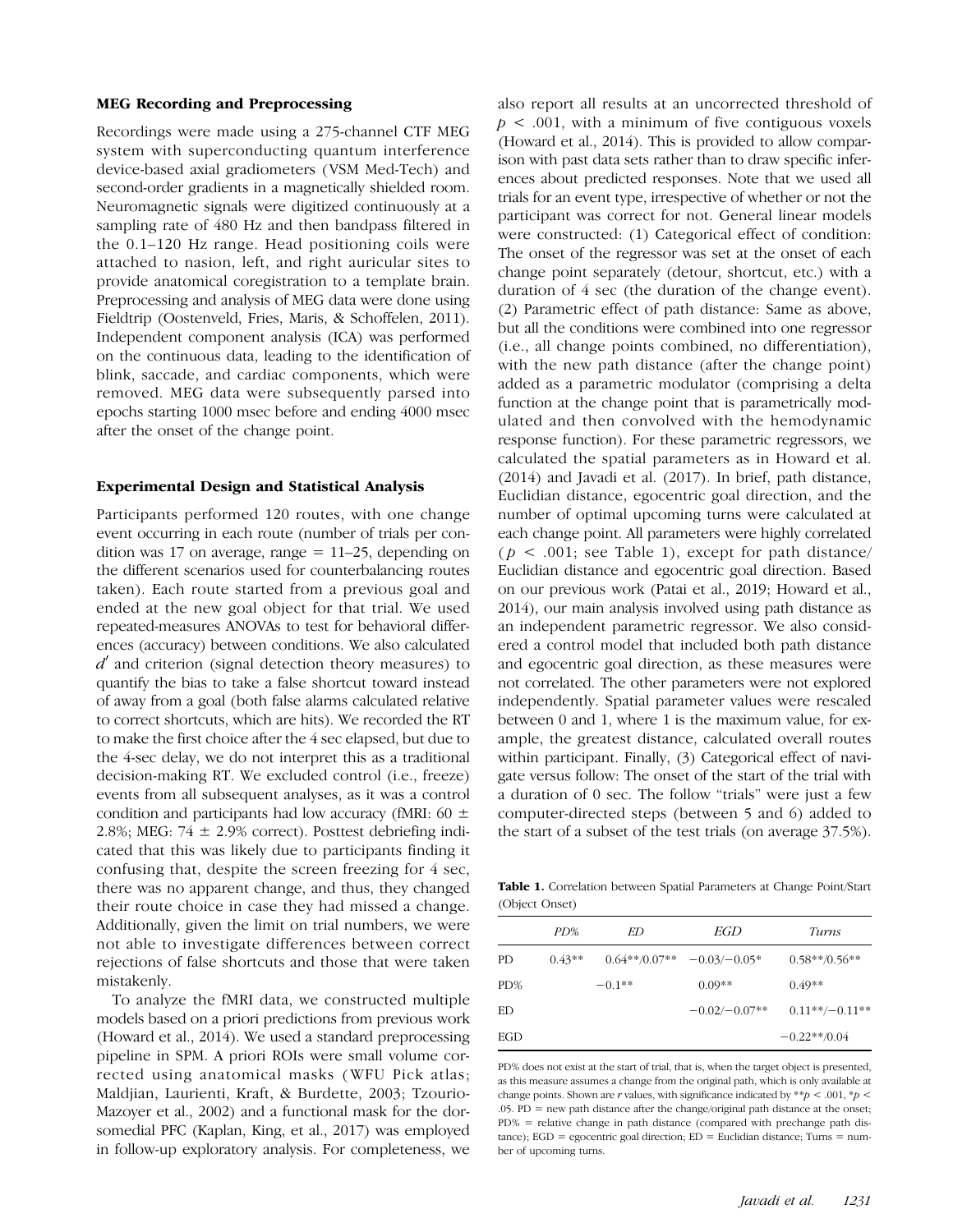Table 2. Behavioral Summary: Mean  $(\pm SEM)$ 

|                                        |                                       |                |                  |                  | Detour $(+8)$ Detour $(+4)$ Shortcut $(-8)$ Shortcut $(-4)$ False Shortcuts Toward False Shortcuts Away |                  |
|----------------------------------------|---------------------------------------|----------------|------------------|------------------|---------------------------------------------------------------------------------------------------------|------------------|
| fMRI accuracy $(\%)$ 64.1 ( $\pm$ 3.9) |                                       | $80 (\pm 2.3)$ | $84.5~(\pm 2.5)$ | $84.1~(\pm 2.8)$ | 65.8 $(\pm 3.1)$                                                                                        | $81.3~(\pm 1.9)$ |
| MEG accuracy (%)                       | $70.2 \ (\pm 4.5)$ 82.2 ( $\pm 2.3$ ) |                | $84.8~(\pm 3.4)$ | $84.2~(\pm 2.8)$ | 71.1 $(\pm 4.2)$                                                                                        | $87.1~(\pm 3.1)$ |

To analyze the MEG data, we focused on event-related fields, as well as time–frequency analysis. Given the exploratory nature of this MEG study, we investigated effects of change type using all sensors and all time points the whole 4-sec change period. Here, we report significant effects found, cluster-corrected for multiple comparisons. For time–frequency analyses, we used the same exploratory method, but specifying the frequency ranges based on a priori bands as previously reported in the literature (3–7 Hz for theta [Kaplan, Bush, et al., 2017; Jacobs, 2014], 8–12 Hz for alpha, and 15–25 Hz for beta). Note that, for the theta band, we also confirmed this frequency band by measuring peak activity during an orthogonal period (power at the start of the trial comparing goal objects to follow arrows and found the group peak was at 5.2  $[\pm 0.4 \text{ SEM}]$  Hz). We also combined both lengths of shortcut  $(-4/-8)$  for comparison with false shortcuts.

Because of the nature of the task (free viewing during navigation) and despite the ICA correction during preprocessing, we were unable to exclude fully the possibility that some oscillatory signatures would be contaminated by eye movements. We therefore looked at the difference between the saccade variance as measured by ICA across different conditions and report these along with the event-related field and time–frequency results for completeness. We did not perform source localization on our MEG data set as we did not have any structural MRIs for realignment and no detailed head shape model available.

## RESULTS

#### Behavior

Our primary measure of navigation was the accuracy of the whole route—in other words, whether participants took the optimal path to the target. We conducted a  $2 \times 2$  repeated-measures ANOVA to test specifically the effect of Change type (detour vs. shortcut) and Magnitude (4/8 steps) of change and found a significant effect of Change type in both fMRI and MEG (fMRI:  $F(1, 20) =$ 35.03,  $p < .001$ ; MEG:  $F(1, 23) = 13.04$ ,  $p < .001$ ), a significant effect of Magnitude in the fMRI task only (fMRI:  $F(1, 20) = 9.77, p = .005$ ; MEG:  $F(1, 23) = 3.61, p = .07$ ), and a significant interaction in both fMRI and MEG (fMRI:  $F(1, 20) = 8.15, p = .01; \text{MEG: } F(1, 23) = 8.87, p = .007.$ We also conducted repeated-measures ANOVA to test for effects of all Terrain change type (including false

shortcuts) on participants' accuracy in finding the correct path (Table 2 and Figure 3). We again found that there was a significant effect of Terrain change type (fMRI:  $F(1, 1)$ 100) = 14.7,  $p < .001$ ; MEG:  $F(1, 115) = 9.2, p < .001$ , such that detours  $(+8)$  and false shortcuts toward the goal resulted in less optimal path taking (fMRI: both  $t(1, 20)$  < −3.6, p < .002; MEG:  $t(1, 20)$  < −3.02, p < .006) compared with all other conditions (see Table 3 for comprehensive t tests, all significant effects reported survive Bonferroni correction). There was also a significantly higher propensity (i.e., lower criterion) to take false shortcuts toward the goal, compared with false shortcuts away from the goal (fMRI:  $t(1, 20) = -4.71$ ,  $p < .001$ ; MEG:  $t(1, 23) = -7.01, p < .001$ , as compared with real shortcuts.

#### fMRI Results

fMRI analyses revealed that bilateral hippocampus, bilateral parahippocampal cortex, retrosplenial cortex, as well as medial frontal areas were more active when participants were actively navigating than when they followed an arrow on the screen (Appendix A). Both the left and right hippocampus were significantly more active in the navigate than the follow condition (small-volume correction  $p < .05$ ), in line with previous findings (Patai et al., 2019; Howard et al., 2014; for an overview, see Spiers & Gilbert, 2015).

To match the behavioral data, we conducted a fixedeffects 2  $\times$  2 model of change type by magnitude ( $\pm$ 4 or 8 units) at the time of the change and found that there was a significant effect of change type, with detours showing increased visual cortex and medial frontal activity compared with shortcuts (family-wise error corrected



Figure 3. Accuracy across change types for the fMRI data set. See also Table 2.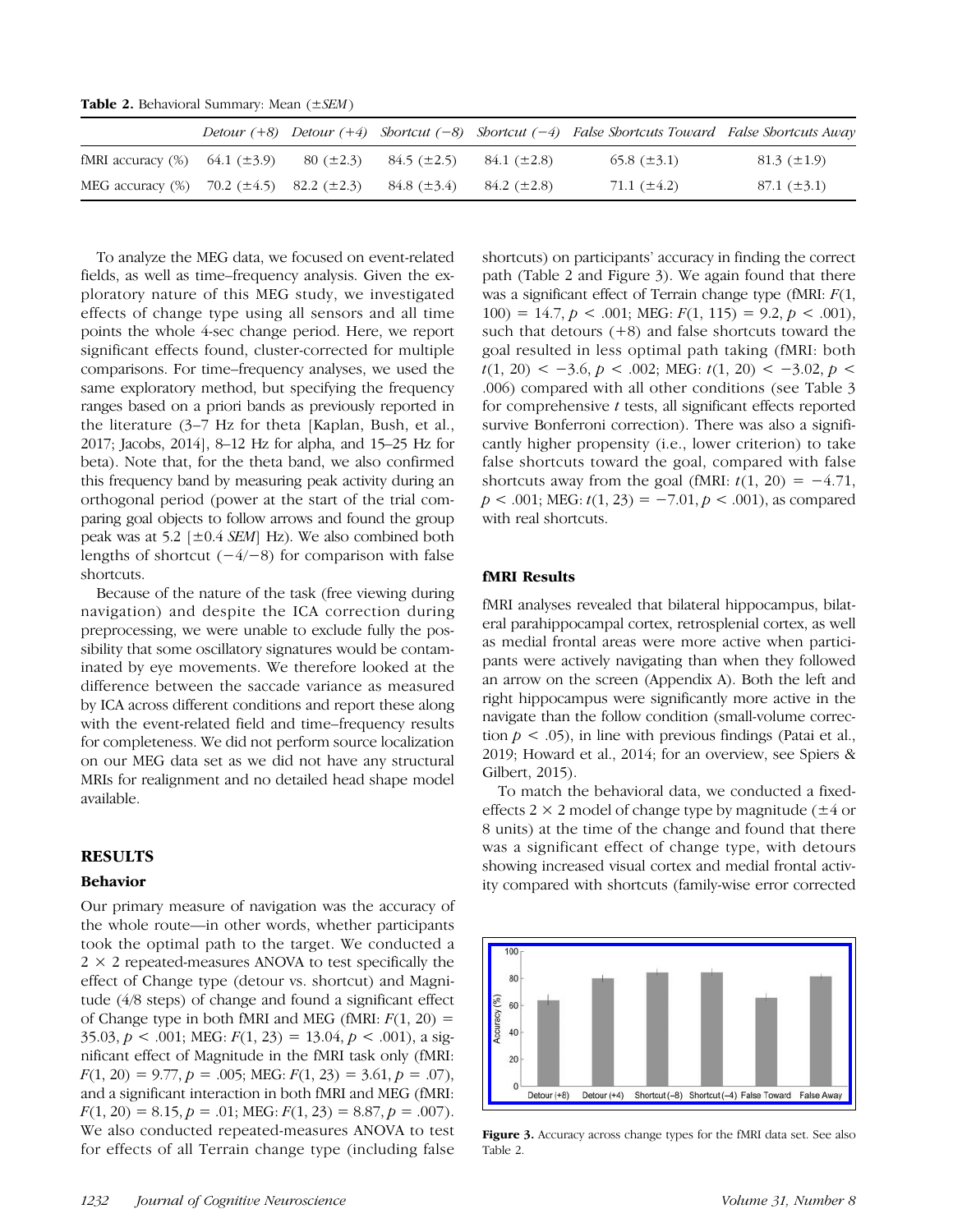|                                           |          | fMRI |                |          | MEG |                |
|-------------------------------------------|----------|------|----------------|----------|-----|----------------|
|                                           | t        | df   | $\overline{p}$ | t        | df  | $\overline{p}$ |
| Detour $(+8)$ -Detour $(+4)$              | $-4.21$  | 20   | < .001         | $-3.023$ | 23  | .006           |
| Detour $(+8)$ -Shortcut $(-8)$            | $-5.659$ | 20   | < .001         | $-3.92$  | 23  | < .001         |
| Detour $(+8)$ -Shortcut $(-4)$            | $-5.858$ | 20   | < .001         | $-3.483$ | 23  | .002           |
| Detour $(+8)$ -False shortcut away        | $-4.507$ | 20   | < .001         | $-4.809$ | 23  | < .001         |
| Detour $(+8)$ -False shortcut toward      | $-0.442$ | 20   | .663           | $-0.242$ | 23  | .811           |
| Detour $(+4)$ -Shortcut $(-8)$            | $-1.468$ | 20   | .158           | $-0.728$ | 23  | .474           |
| Detour $(+4)$ -Shortcut $(-4)$            | $-1.375$ | 20   | .184           | $-0.836$ | 23  | .412           |
| Detour $(+4)$ -False shortcut away        | $-0.487$ | 20   | .632           | $-2$     | 23  | .057           |
| Detour $(+4)$ -False shortcut toward      | 3.655    | 20   | .002           | 3.07     | 23  | .005           |
| Shortcut $(-8)$ -Shortcut $(-4)$          | $-0.012$ | 20   | .99            | 0.174    | 23  | .863           |
| Shortcut $(-8)$ -False shortcut away      | 1.047    | 20   | .307           | $-0.649$ | 23  | .523           |
| Shortcut $(-8)$ -False shortcut toward    | 5.059    | 20   | < .001         | 3.356    | 23  | .003           |
| Shortcut $(-4)$ -False shortcut away      | 1.068    | 20   | .298           | $-1.127$ | 23  | .271           |
| Shortcut $(-4)$ -False shortcut toward    | 6.197    | 20   | < .001         | 3.383    | 23  | .003           |
| False shortcut away–False shortcut toward | 5.515    | 20   | < .001         | 6.041    | 23  | < .001         |

Table 3. Paired Samples t Test Comparing All Terrain Change Types: Accuracy

at  $p = .05$ ; detailed activations in Appendix A), no effect of magnitude and no interaction. Our main analyses were focused on predefined ROIs, including frontal areas as predicted by a model of navigation (Spiers & Gilbert, 2015), and these are presented below.

## Frontal Activity in Response to Long Detours and False Shortcuts

Next, we investigated frontal regions reported in previous studies comparing detours to nondetours: superior frontal gyrus, the right lateral prefrontal (rlPFC) and frontopolar cortex (Spiers & Gilbert, 2015), using a combined mask of these areas. To examine whether detours would drive PFC activity more than shortcuts, we constructed a linear contrast of terrain change type (weighted −2 −1 1 2 with the order: detours  $(+8)$ , detour  $(+4)$ , shortcuts  $(-4)$ , shortcuts  $(-8)$ ), which revealed a significant effect, with specifically the superior frontal gyrus and rlPFC activity scaling with the deviation from the optimal path before the change (Figure 4A and Appendix A). This effect appeared to be driven predominately by long detours (+8), as comparing this condition directly to both shortcuts resulted in a significant effect in the combined frontal mask ( $p = .016$ ,  $z = 4.39$ ; for a full list of activations, see Appendix A), while this comparison was not significant for short detours  $(+4)$ .

False shortcuts toward the goal also significantly activated the rlPFC compared with shortcuts (Figure 4B and Appendix A). Additionally, when participants correctly rejected the false shortcut, there was more frontal activity (Table 5) versus more visual cortical and posterior cingulate activity when they chose incorrectly (Appendix A). By contrast, false shortcuts away from the goal did not drive activity in rlPFC.

We also found that, during processing of detours and false shortcuts, there was an increase in dorsomedial cortex (dorsal ACC [dACC]), an area previously reported during decision-making in a spatial context (Kaplan, King, et al., 2017), and we report this effect and those in the combined frontal mask, as well as the individual areas, in Table 5. Importantly, long detours also significantly activated the dACC compared with short detours ( $p = .033$ ,  $z = 4.11$ ; for a full list of activations, see Appendix A), underscoring that these prefrontal effects are not driven by purely visual changes in the lava movement.

## Caudate, but Not Hippocampal, Activity Responds to Changes in the Path Distance to the Goal at Detours

Based on our previous findings (Howard et al., 2014), we predicted that hippocampal activity would track the change in the path distance to the goal when the structure of the environment changed. We found no evidence to support this prediction, even with specific ROIs and at a low uncorrected threshold ( $p < .005$ ). This was also true when large detours  $(+8)$  were directly compared with small detours  $(+4)$ . By contrast, we found that activity in the caudate nucleus bilaterally tracked the change in the path distance across all types of events (see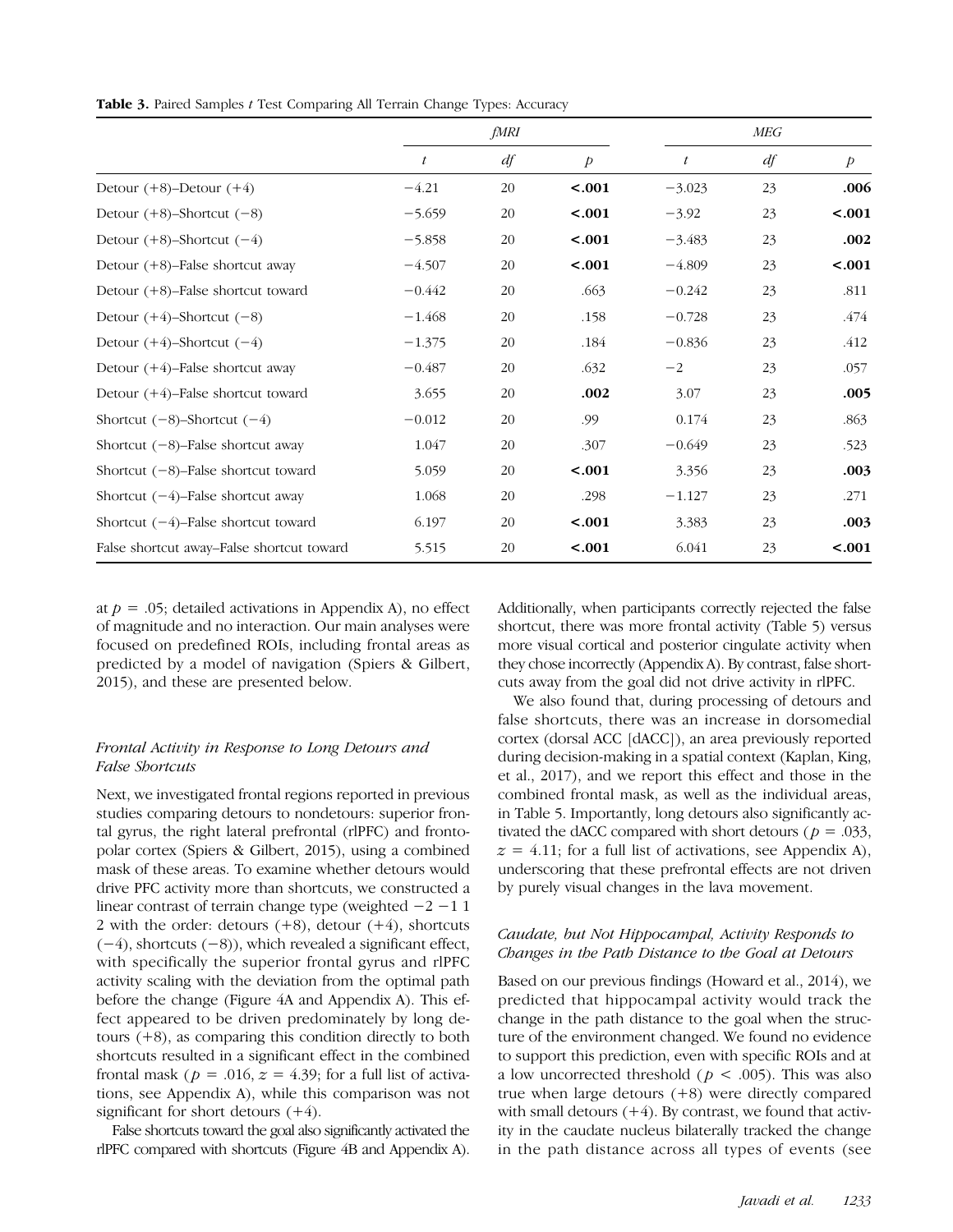

Figure 4. Prefrontal areas involved during processing of terrain changes. (A) Superior frontal gyrus (SFG), right lateral prefrontal cortex (rlPFC), and bilateral caudate were engaged in the linear contrast of detours and shortcuts (detours (+8) > detour (+4) > shortcuts (−4) > shortcuts (−8)) and (B) rlPFC when comparing false shortcuts toward the goal to shortcuts. Figures are thresholded at  $p = .005$  uncorrected. (C) Parameter estimates from the peak voxels in the contrast from A and B, for illustration purposes only. P.E. = parameter estimate.

Table 5), complementing past evidence that this region tracked the magnitude of change in the path at detours (Howard et al., 2014).

## The Hippocampus Does Not Selectively Code for Total Path Distance at Detours

Given previous findings that the hippocampus codes for distance during navigation, we predicted a parametric modulation of hippocampal activity with new path distance at terrain change points, specifically at detours (Howard et al., 2014). Although we found a significant effect in the right hippocampus when combining all terrain change points, this effect was not specific to the hippocampus and was not present when looking at detours and shortcuts separately. Therefore, we cannot conclude that the hippocampus has a specific role in coding distance at points during a route that require a plan update, such as detours. However, given the experimental design, it was not possible to have new path distances at terrain change points that were orthogonal to the type of change, in other words the parametric effect of new

path distance was confounded by terrain change type (e.g., detours (+8) resulted in longer total new path distances than detours  $(+4)$ ). In the future, it will be important to dissociate the magnitude of the change from the resulting overall upcoming distance to directly test the effect of hippocampal distance coding at detours.

## Path Visibility during False Shortcuts

Because our maze environment was in an open plane participants could see ahead (see Figure 1), it is possible that paths could have been selected using a purely visual search of the available paths to the remembered hidden goal location (as opposed to relying on memory for the layout of the environment). This is particularly relevant for false shortcuts where the path needs to be rejected for optimal behavior. Peak activity in the rlPFC activity seen in the contrast of false shortcut toward versus shortcuts (Figure 4B) was not significantly different between "visible" and "not clearly visible" false shortcuts toward the goal ( $p > 0.1$ ). Thus, rlPFC activity was not purely driven by the visible paths. Nonetheless, we should be

Table 4. Accuracy (% Errorless Trials) as a Function of Visibility (fMRI Data Set)

|                                        |                                       |                  |                  | Detour $(+8)$ Detour $(+4)$ Shortcut $(-8)$ Shortcut $(-4)$ False Shortcuts Toward False Shortcuts Away |                  |
|----------------------------------------|---------------------------------------|------------------|------------------|---------------------------------------------------------------------------------------------------------|------------------|
| Visible                                | $69.2 \ (\pm 7.5)$ $81.7 \ (\pm 2.0)$ | n/a              | n/a              | 75.9 (±3.9)                                                                                             | 82.6 $(\pm 2.0)$ |
| Not clearly visible $64.8 \ (\pm 3.8)$ | 74.2 $(\pm 6.0)$                      | $84.5~(\pm 2.5)$ | $84.1~(\pm 2.8)$ | 52.8 $(\pm 4.6)$                                                                                        | 77.7 $(\pm 6.3)$ |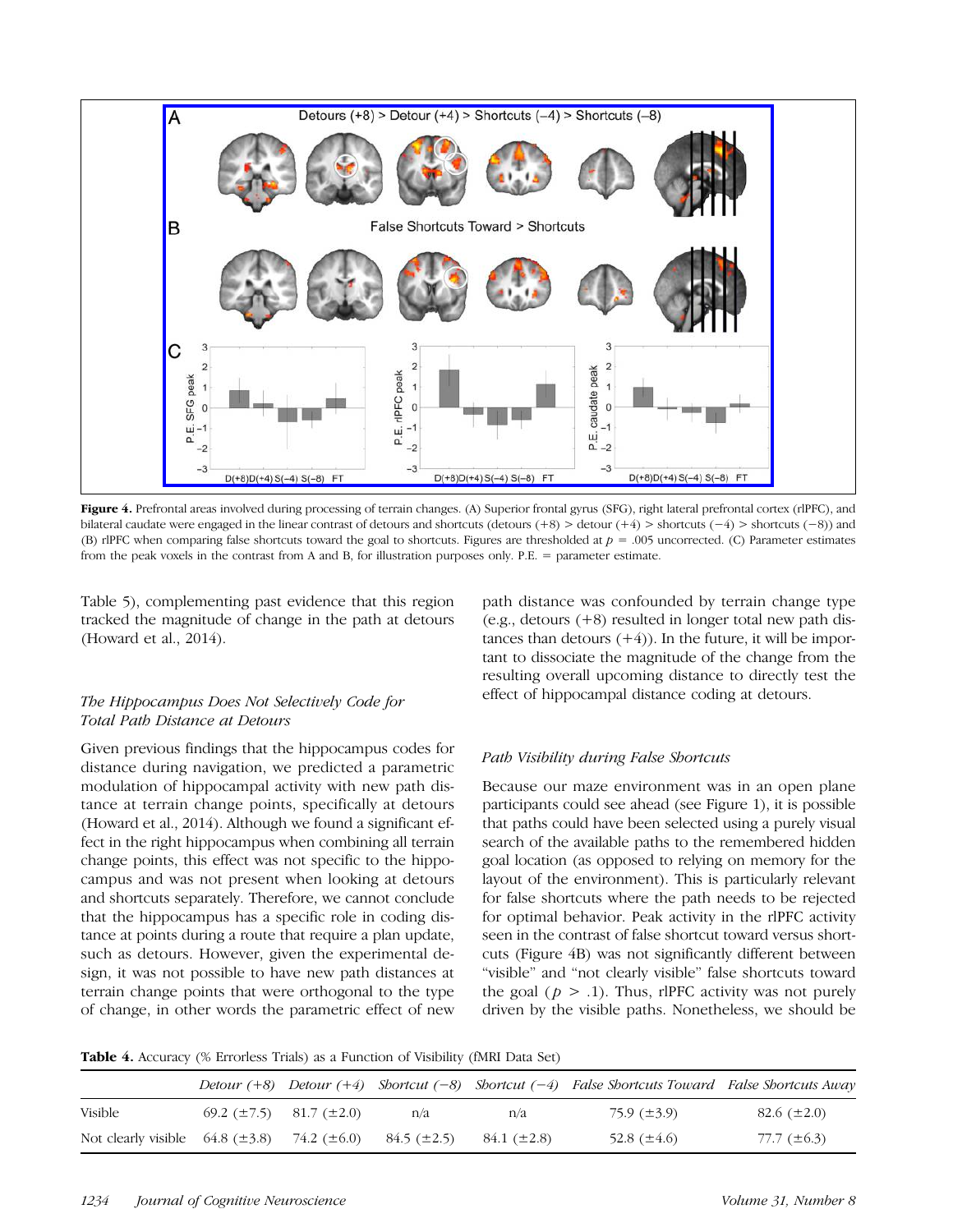Table 5. Results of Small-volume Correction in ROIs during Terrain Changes

|                        | $D+8 > D+4 > S-4 > S-8$ | <i>False Shortcut</i><br>Toward > Shortcuts | False Shortcut Toward<br>Correct > Incorrect |
|------------------------|-------------------------|---------------------------------------------|----------------------------------------------|
| Combined frontal mask  | $p = .001, Z = 4.97$    | $p = .001, Z = 5.28$                        | $p < .001, Z = 2.80$                         |
| Superior frontal gyrus | $p = .001, Z = 4.97$    | ns                                          | $p < .001, Z = 2.80$                         |
| Frontopolar            | ns                      | ns                                          | ns                                           |
| rlPFC                  | $p = .006, Z = 4.26$    | $p = .001, Z = 5.28$                        | $p = .014, Z = 4.08$                         |
| dACC                   | $p = .002, Z = 4.73$    | $p = .023, Z = 4.20$                        | $p < .001, Z = 2.80$                         |
| Caudate                | $p = .02, Z = 3.93$     | ns                                          | ns                                           |
| Left HC                | ns                      | ns                                          | ns                                           |
| Right HC               | ns                      | ns                                          | ns                                           |

All results reported are significant after false discovery rate correction for multiple comparisons. HC = hippocampus; rlPFC = right-lateral prefrontal cortex; dACC = dorsal anterior-cingulate cortex.

cautious of interpreting this as evidence that PFC was operating on the memory of the paths to solve the task. Indeed, as would be expected, when the path was visible, participants were significantly more accurate (percentage of errorless paths when visible:  $76\% \pm 4\%$ , percentage of errorless paths when the path was not clearly visible:  $53\% \pm 5\%$ ). Because of trial numbers, we cannot directly compare PFC activity in visible versus nonvisible trials as a function of performance.

To explore this further, we examined whether visibility impacted the number of errors in the other conditions and found that there was an effect of condition,  $F(1, 57) = 7.45$ ,  $p < .001$ , and visibility,  $F(1, 19) = 9.69$ ,  $p = .006$ , but no interaction ( $p > .1$ ; see Table 4). Only the false shortcuts toward the goal showed a significant effect of visibility on paired t tests,  $t(1, 21) = 4.2$ ,  $p \le$ .001 (all others  $p > 0.2$ ; Table 4). There were no shortcuts where the path from the current location to the goal was entirely visible at the time point when the shortcut occurred, hence the "n/a" in Table 4.

#### Electrophysiological Indices of Navigation

#### Event-related Fields

A repeated-measures ANOVA revealed a significant effect of Change type and Magnitude but no interaction. Two significant time periods emerged from our analysis of Change type: 400–600 msec and 700–1000 msec after the onset of the terrain change. In both of these, there was a larger deflection for shortcuts than detours: an earlier left frontotemporal effect, followed by a right temporal-occipital effect. However, the saccade variance was significantly different between conditions (paired t test,  $t(1, 23) = 2.5$ ,  $p = .02$ ) and responses driven by detours versus shortcuts may relate to the visual differences of lava disappearing or



Figure 5. Event-related field changes to shortcuts and false shortcuts. We found significant differences in the event-related fields between (A) shortcuts versus false toward, positive cluster 180–540 msec, and negative cluster  $p = .014$ , time: 660–1000 msec; (B) shortcuts versus false away 540–1340 msec; and (C) false shortcuts toward versus away from the goal between 460 and 880 msec, after the onset of the change point (opening in the lava). Displayed in each panel is the topography of the difference between the conditions with the significant sensors marked by xs. The plotted event-related field is the average  $(\pm SEM)$  over the significant sensors, with the significant time period highlighted with dashed boxes. Note that data from the detours are not presented due to potential eye movement confounds. fT = femtoTesla.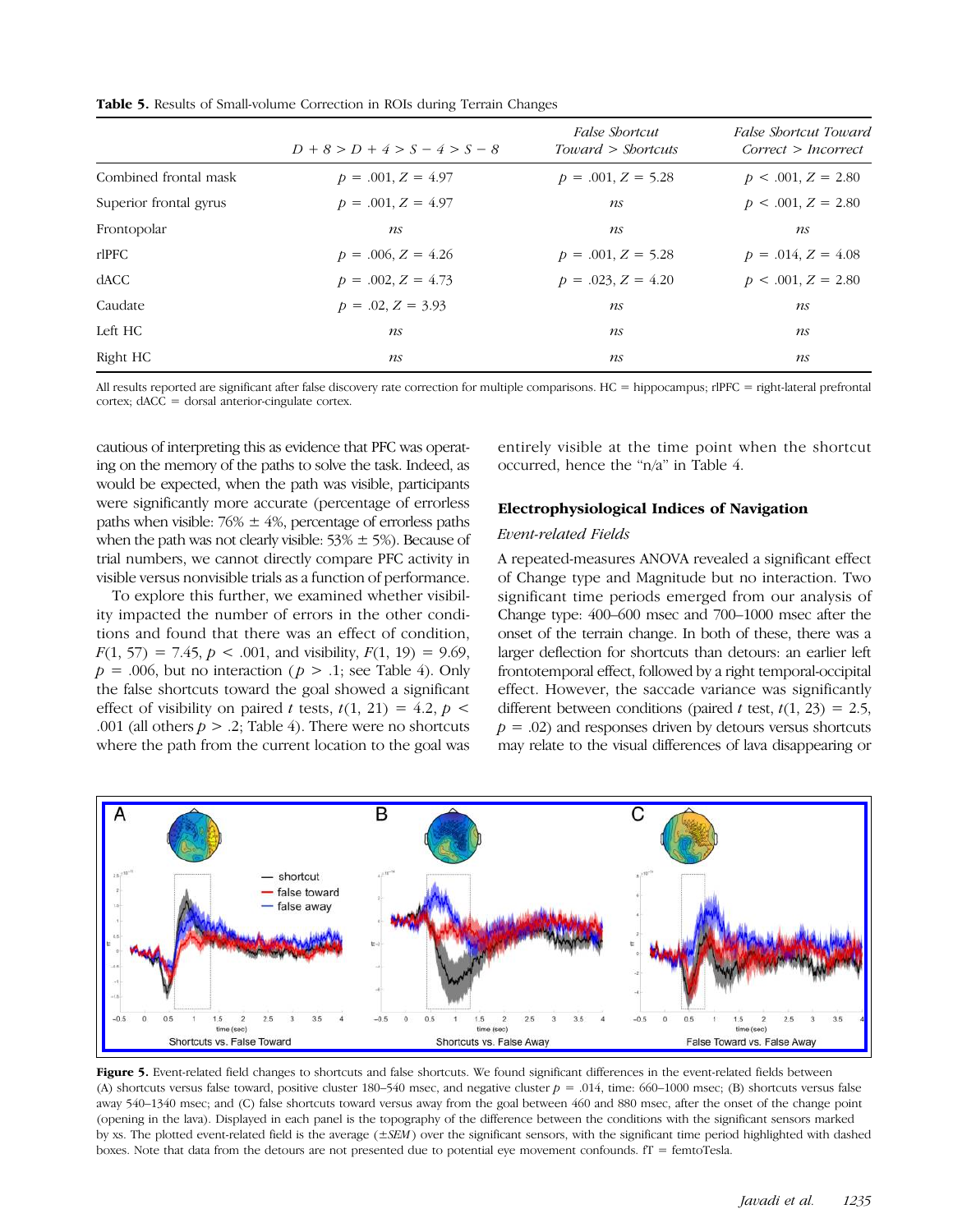being added. To investigate neural responses related to the magnitude of the change in path instigated by the terrain change point, we combined long detours and shortcuts  $(\pm 8)$  and short detours and shortcuts  $(\pm 4)$ . We found a significant Frontal effect from 250 to 800 msec, with changes that induced a large change in path showing a larger deflection. However, because of eye movements, we cannot explicitly exclude the possibility that effects are contaminated by differences in saccadic behavior between conditions (as measured by variance in the saccade components derived from the ICA): There was a significant effect of Eye movements between conditions (type,  $F(1, 23) = 6.4$ ,  $p \le$ .019; magnitude,  $F(1, 23) = 24.02$ ,  $p < .001$ ; interaction,  $F(1, 23) = 64.04, p < .001$ , with detours (+8) showing the largest variance compared with all conditions (all  $t(1,$  $23$ ) > 4.1,  $p < .001$ ). Thus, we focus our analysis on shortcuts and false shortcuts, which were not significantly different on eye movement variance (shortcuts vs. false shortcut toward,  $t(1, 23) < 1.5$ ,  $p > 0.1$ ; shortcuts vs. false shortcut away,  $t(1, 23) = 1.5$ ,  $p = .07$ ; false shortcuts toward vs. away,  $t(1, 23) = 0.26, p > .1$ .

## Early Differentiation of Shortcuts from False Shortcuts

Comparison of shortcuts and false shortcuts (both toward and away) allowed us to investigate how the brain responds to changes in the environment that result in different benefits of outcome, that is, real shortcuts are useful and lead to the goal via shorter path. False shortcuts should be processed differently from shortcuts if participants have an accurate understanding of the layout of the maze and memory of the goal locations. When examining the wait period after a change point (a 4-sec delay after the change in lava during which participants had to

decide which route to take), we found that shortcuts had significantly different event-related fields from both types of false shortcut (shortcuts vs. false toward: negative cluster  $p = .045$ , time: 660–1340 msec, sensor distribution: bilateral temporal-frontal, Figure 5A; shortcuts vs. false away: negative cluster  $p = .003$ , time: 540–1340 msec, sensor distribution: right frontal-temporal, Figure 5B). Moreover, false shortcuts toward the goal were different from false shortcuts away from the goal (negative cluster  $p = .034$ , time: 460–880 msec, sensor distribution: right frontal-temporal, Figure 5C). To investigate early feedbackrelated negativity that has been typically associated with reward processing and has specifically been linked to signed reward prediction error in reinforcement learning paradigms (Holroyd & Coles, 2002), we also focused on the early part of the trial (0–1000 msec) and found a significant difference between shortcuts and false shortcuts toward the goal (negative cluster,  $p = .04$ , 180–540 msec) on central posterior sensors. Thus, rapidly after a terrain changes (as early as 180 msec) neural processing distinguishes between potential useful new paths from those that will be detrimental in reaching the goal and after around half a second distinguishes two different types of false shortcut.

## Oscillatory Markers during Navigational Choices

Prior research has indicated that oscillations at theta frequencies (3–7 Hz in humans) are involved in navigation and spatial memory (Eschmann, Bader, & Mecklinger, 2018; Bohbot, Copara, Gotman, & Ekstrom, 2017; Hasselmo, Hinman, Dannenberg, & Stern, 2017; Namboodiri, Levy, Mihalas, Sims, & Hussain Shuler, 2016; Chakravarthy & Balasubramani, 2015; Hartley, Lever, Burgess, & O'Keefe,

Figure 6. Distinct timefrequency markers for processing different types of shortcuts. We found increased activity in the theta band when comparing shortcuts to both types of false shortcut (toward: 50–2140 msec; away: 0–3160 msec) as well as a trend toward increased theta for false shortcuts toward compared away from the goal (1450–3000 msec). Note that data from the detours are not presented due to potential eye movement confounds.

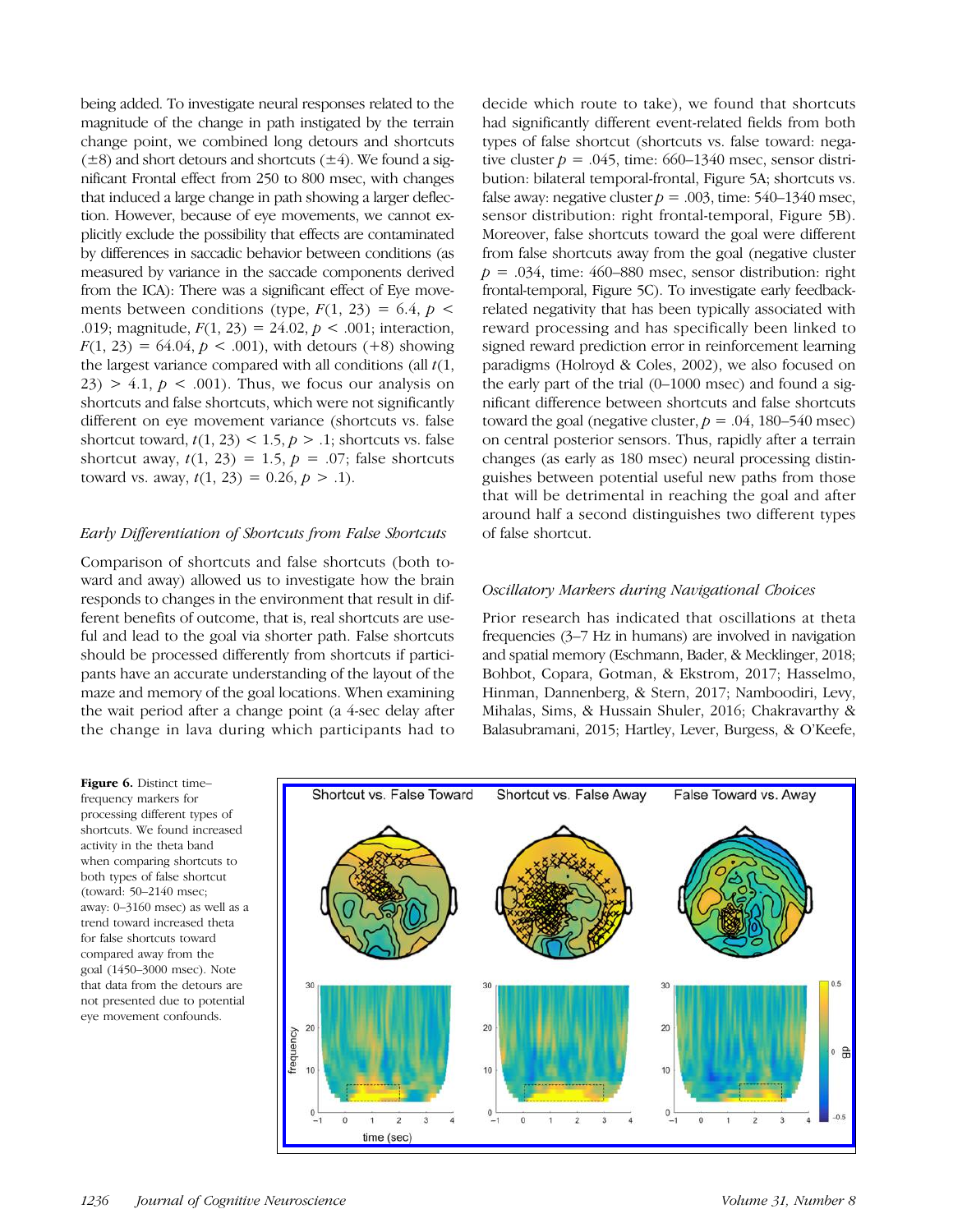2014; Jocham et al., 2014; Kaplan et al., 2012, 2014; Snider, Plank, Lynch, Halgren, & Poizner, 2013; Cornwell et al., 2008; Buzsáki, 2005; Hasselmo, Hay, Ilyn, & Gorchetchnikov, 2002). We therefore examined this frequency band (3–7 Hz; see Methods for details). Shortcuts led to significantly increased theta power, compared with both types of false shortcut for nearly the whole duration of the epoch (4 sec) after the change point (shortcut vs. false shortcut toward: positive cluster  $p = .037$ , 50–2140 msec with a frontal-central distribution; shortcut vs. false away: positive cluster  $p < .001$ , 0–3160 msec with a bilateral frontal-temporal distribution; see Figure 6). We also found a trend for increased theta power for false shortcuts toward the goal compared with away from the goal, starting late after the change point over left parietal sensors (positive cluster:  $1450-3000$  msec,  $p = .09$ ; Figure 6). Other frequency bands did not reveal any effects between shortcuts and false shortcuts, neither in the alpha band (12–18 Hz) or in the beta band (15– 25 Hz), except for the contrast of shortcuts compared with false shortcuts toward, where shortcuts exhibited significantly more beta power (positive cluster  $p =$ .005, 640–1430 msec with bilateral temporal and occipital distribution). Additionally, there was no strong relationship between behavioral accuracy and the theta response differences (shortcut vs. false shortcut toward  $r = .34$ ,  $p = .099$ ; shortcut vs. false shortcut away  $r = .19$ ,  $p = .37$ ; false shortcuts toward vs. away  $r = .36$ ,  $p =$ .085), indicating the changes in theta response were not a simple function of behavioral choice or difficulty.

## DISCUSSION

A core tenet of the cognitive map theory is that internal representations support flexible navigation, enabling an animal to make use of shortcuts and take efficient detours (O'Keefe & Nadel, 1978; Tolman, 1948). Despite the wide acclaim for this idea, little research, especially in humans, has been directed at understanding the neural mechanisms, which underlie such adaptive behavior (for reviews, see Epstein et al., 2017; Spiers & Gilbert, 2015). Using fMRI and MEG and a VR task involving navigation through a landscape that changed layout sporadically, we examined the neural responses to forced detours, novel shortcuts, and false shortcuts. We found (i) superior and lateral PFC and caudate activity was evoked by detours, maximally when there was a large change in the path, (ii) rlPFC responded when false shortcuts to the goal needed to be avoided and (iii) evoked and induced neural activity differentiated false shortcuts from real shortcuts as early as 180 msec.

## The Role of PFC, Hippocampus, and Caudate in Responding to Detours and Shortcuts

Based primarily on evidence from nine fMRI studies, Spiers and Gilbert (2015) provided preliminary predictions about how PFC and the hippocampus might respond to forced detours and changes in the layout of an environment. Lateral PFC was suggested to provide a prediction error signal in response to changes in the path options (responding whenever an unpredicted change in the possible paths occurs). The superior and anterior PFC was speculated to support reformulation of the route plan (responding at all events that require reconsidering the change in route plan). The hippocampus was postulated to simulate the future path the goal (responding the greater the increase in the path to the goal), drawing on rodent place cell studies (Ólafsdóttir, Barry, Saleem, Hassabis, & Spiers, 2015; Pfeiffer & Foster, 2013). Here, we failed to find evidence that the hippocampus specifically encodes the change in the path distance to the future goal. One possibility is that the hippocampus simulates future possible scenes (Hassabis & Maguire, 2007), reconstructing the different locations that lie between the current location and the future goal ( Javadi et al., 2017; Spiers & Barry, 2015). In the case of the current study, the environment was sparse with few features to distinguish different parts of the island, which might explain why we did not observe a correlation between the hippocampus and the change in path to the goal. Notably, previous studies reporting hippocampal activity correlated with the future path to the goal used real-world stimuli with nameable landmarks located along the paths ( Patai et al., 2019; Javadi et al., 2017; Howard et al., 2014).

By contrast to the hippocampus, we found that activity in lateral and superior PFC, as well as the caudate, responded maximally when there was a large change in the path to the goal and not during false shortcuts, which also involve inhibition but no need to update the path. The caudate response is consistent with a prior result from Howard et al. (2014), who found that the larger the distance induced by the detour, the more activity was elicited in the caudate nucleus. Thus, speculatively the caudate activity may relate to a signal linked to updating the transition structure in the environment at that particular location where the change occurs, consistent with this region coding a prediction error about future events (O'Doherty et al., 2004). Consistent with our caudate responses reflecting a model-based updating process, a previous fMRI study of navigation in a continually changing environment found that caudate activity correlated with parameters of a model-based representation of the environment (Simon & Daw, 2011; Dickinson & Balleine, 2002). More recently, caudate activity has been shown for events where pauses were implemented, as well as when there were unexpected changes in distance (Ribas-Fernandes, Shahnazian, Holroyd, & Botvinick, 2019).

The PFC responses we observed are in agreement with the predicted roles of the superior PFC supporting resolving path conflict and the rlPFC processing a prediction error signal between the predicted state of the world and the encountered layout (Spiers & Gilbert,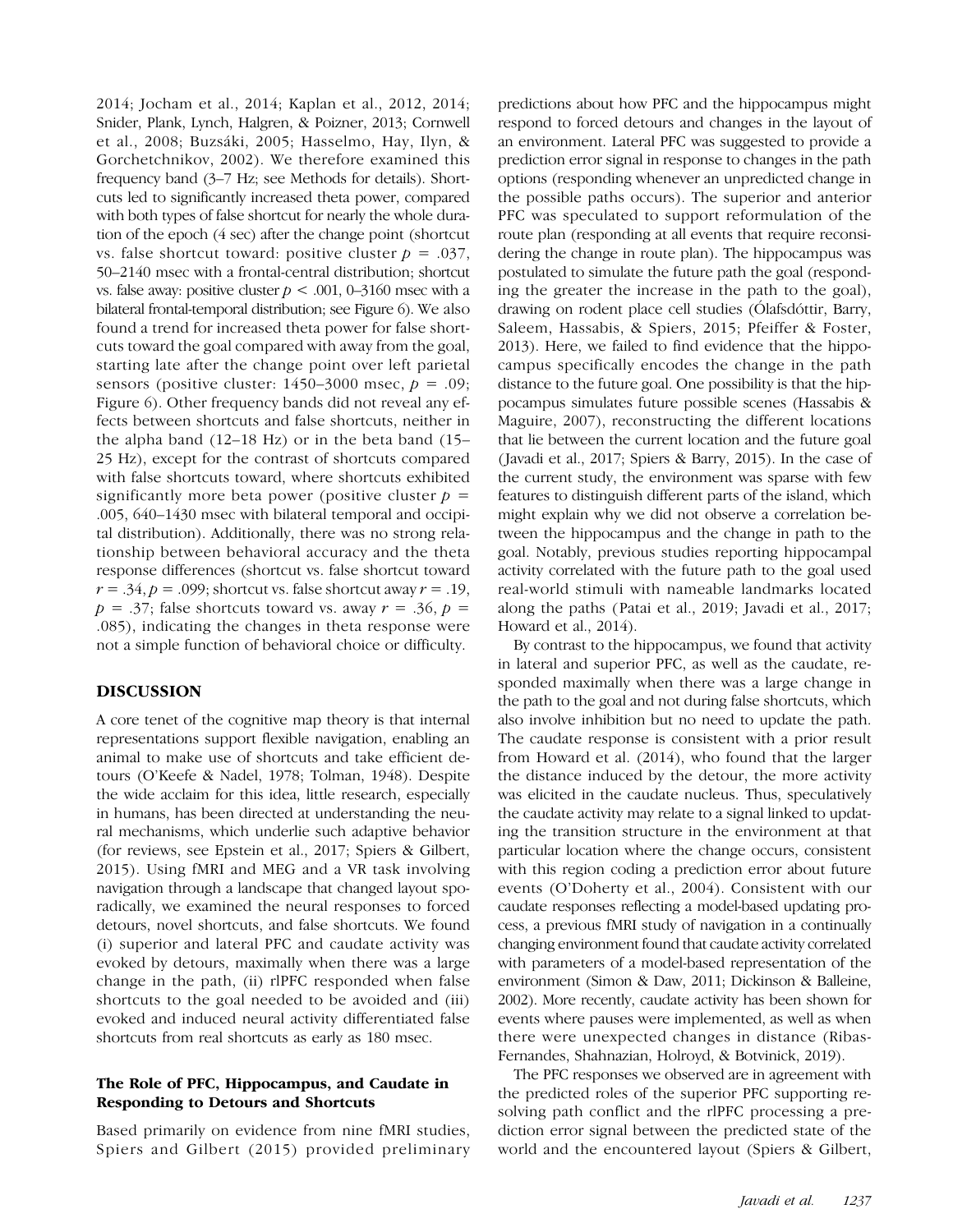2015). Two types of prediction error could be processed in the current paradigm. One is the signed prediction error signal linked to the difference in the path before and after the change in the layout (+ve for detours, −ve for shortcuts). The other is an unsigned prediction error where the amount of change is coded rather than the direction of change (+ve for both detours and shortcuts). Our results show a wide network of regions, including our PFC and caudate ROIs, was driven in a manner consistent with the signed prediction error (maximal for +8 detours). Our results thus align more strongly with models in which PFC and caudate code the increase in path, and rather than being driven in a clear linear manner by the signed prediction error, the data suggest these regions might be driven in a threshold manner by large detours over the other conditions. Future research carefully varying along a broader range the amount of path change at detours will be required to explore these possibilities.

It is possible PFC responses to detours are driven by the presence of the physical barrier appearing to block the route. This is certainly a possibility in several past studies (e.g., Iaria et al., 2008; Maguire et al., 1998), though not all (see Howard et al., 2014) However, because rlPFC was more active for false shortcuts compared with shortcuts and these two events are visually similar (one unit of lava is removed to create a new path), it seems more likely rlPFC is driven by planning demands rather than the visual processing of a barrier. This response is consistent with it playing a role in behavioral control: suppressing the prepotent response to move toward the goal drawing on the observation that there is now a barrier or that there is a new opening that is not helpful (Spiers & Gilbert, 2015).

# The Role of Temporal and Oscillatory Dynamics during the Differentiation of Useful versus Deceptive Shortcuts

We observed increased theta power when participants considered shortcuts and false shortcuts toward the goal. As false shortcuts away can be distinguished on the basis of the goal direction whereas shortcuts and false shortcuts toward predominately required memory for the structure of the environment to distinguish them, the increased theta power is consistent with arguments that theta aids future navigational planning through retrieval (Kaplan et al., 2014) and imagery (Kaplan, Bush, et al., 2017). Additionally, increased theta activity was elicited when a longer distance was expected in the future than shorter one (Bush et al., 2017; Vass et al., 2016; Caplan, Madsen, Raghavachari, & Kahana, 2001), in which case, we would have expected increased theta synchrony for false shortcuts in our data if participants were engaging in simulating a future path (which would be longer if they took a false shortcut—unless the accuracy of the simulation drives the theta effect). However, the

increased theta at shortcuts we found may be related to reward processing (for a review, see Cavanagh & Frank, 2014), as participants anticipate a shortened path to their goal. Alternatively, the theta response may be more consistent with an increase in the conflict between choices or stimuli, as has been observed in previous navigation studies (Watrous, Fried, & Ekstrom, 2011; Weidemann, Mollison, & Kahana, 2009).

The increased beta power found when contrasting shortcuts to false shortcuts toward the goal could be related to earlier movement preparation during shortcuts, if participants are more certain of their choice, or it may be related to recall processes, which have been found to involve beta power desynchronization (Hanslmayr, Staresina, & Bowman, 2016; Hanslmayr, Staudigl, & Fellner, 2012). Thus, less beta power in false shortcuts toward the goal may be indicative of increased mnemonic processing of the spatial layout of the maze, and given the bilateral posterior distribution, it may specifically be related to recalling visual layouts to aid path choice, similarly to context reinstatement during recall (Staudigl, Vollmar, Noachtar, & Hanslmayr, 2015). Though beta desynchronization has been found with concurrent theta synchronization (Hanslmayr et al., 2012, 2016), our data indicate that these two neural signatures may be underlying different cognitive processes while making a decision during spatial navigation. Future studies should aim at dissociating the immediate reward of a shorter path (as in the case of shortcuts) from the overall reward associated with reaching a particular goal to dissociate oscillatory changes related to decisionmaking and spatial memory.

## Relationship between fMRI and MEG Activations during Navigational Choices

Our study provides an opportunity to examine the convergence of neural activations found using different methodologies. Because of methodological issues we were not able to apply source reconstruction in the MEG data to directly compare sources in MEG with localized BOLD signal in the fMRI study. Nonetheless, the integration of the methods does allow us to align the findings to support certain models of how the navigation system may operate. The medial frontal activity in the dACC that we report during detours and false shortcuts toward as each compared with shortcuts has been shown to be related to feedback-related negativity (Hauser et al., 2014), an electrophysiological index of reward prediction errors. The feedback-related negativity commonly shows a larger negative deflection at mid-central sites for punishment compared with reward (Holroyd & Coles, 2002), which we replicated in our MEG data set (early more negative deflection for false shortcuts toward the goal), and additionally, we found that the dACC was most active for long detours  $(+8)$ , which add the most delay before reaching the rewarded target in our experiment.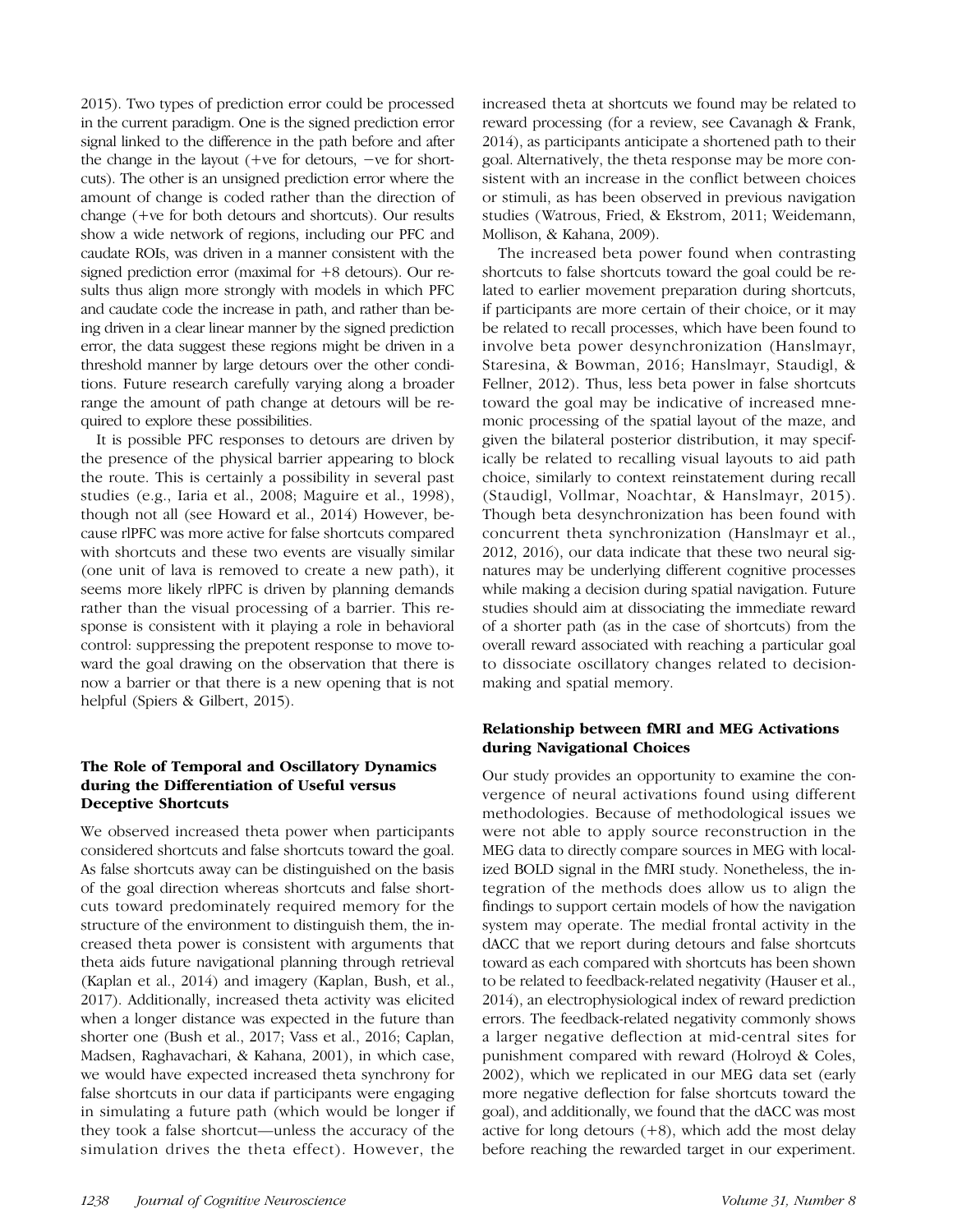Thus, it is plausible that the dACC gives rise to the rapid response elicited when the path to the future rewarded target requires more extensive reevaluation. Future work will be required to validate this speculation.

We found increased frontal BOLD activity during false shortcuts toward the goal compared with shortcuts, while theta power was increased for shortcuts over frontal-central sensors. Conversely, posterior beta power increases for shortcuts compared with false shortcuts toward the goal were paralleled by BOLD increases in visual areas (see Appendix A). These results agree with previous reports of an inverse relationship between lowfrequency oscillatory power and BOLD activity (Conner, Ellmore, Pieters, DiSano, & Tandon, 2011; Scheeringa et al., 2009), but beta is usually also inversely related while gamma frequencies show a positive relationship with BOLD (Conner et al., 2011; Scheeringa et al., 2011). Thus, future research will be needed to elucidate whether the relationship between oscillatory and BOLD activity is altered for different brain regions, which would be better explored using simultaneous fMRI and EEG,

## APPENDIX A

and second to overcome methodological issues with recording electrophysiology during dynamic tasks with the consequent eye movement confounds.

#### **Conclusion**

In our study, we report changes in neural activity during flexible navigation using convergent evidence from functional imaging and magnetoencephalography. We find that during detours, when longer paths to the goal are required, and during false shortcuts, when plausible but unhelpful paths need to be rejected, there is an increase in superior-lateral and medial frontal areas. This is mirrored by changes in theta and beta band oscillations as well as early deflections in event-related fields, specifically between shortcuts and false shortcuts toward the goal. Future research should aim to dissociate reward, memory, and attentional processes during navigation and the learning process of the environment (e.g., use of maps) to better understand the neural dynamics of flexible goal-directed navigation.

| Contrast Name                | Region Label              | Extent  | t Value | z Value | $\boldsymbol{\mathcal{X}}$ | $\mathcal{Y}$ | $\boldsymbol{z}$ |
|------------------------------|---------------------------|---------|---------|---------|----------------------------|---------------|------------------|
| $\text{Nav} > \text{Follow}$ | L angular gyrus           | 101     | 8.789   | 5.56    | $-42$                      | $-73$         | 35               |
|                              | L precuneus               | 461     | 8.278   | 5.40    | $-6$                       | $-58$         | 17               |
|                              | L fusiform gyrus          | 280     | 7.569   | 5.14    | $-30$                      | $-31$         | $-22$            |
|                              | R fusiform gyrus          | 212     | 7.564   | 5.14    | 33                         | $-43$         | $-19$            |
|                              | L superior medial gyrus   | 46      | 6.104   | 4.53    | $-9$                       | 29            | 38               |
|                              | L middle frontal gyrus    | 85      | 5.732   | 4.36    | $-24$                      | 17            | 53               |
|                              | R cerebelum (VIII)        | 157     | 5.656   | 4.32    | 33                         | $-70$         | $-43$            |
|                              | R superior orbital gyrus  | 73      | 5.612   | 4.30    | 21                         | 32            | $-10\,$          |
|                              | Location not in atlas     | 19      | 5.207   | 4.09    | 39                         | $-13$         | 38               |
|                              | Location not in atlas     | 12      | 5.140   | 4.06    | $-6$                       | $-40$         | 29               |
|                              | Location not in atlas     | $42\,$  | 5.136   | 4.05    | 15                         | $-19$         | $-16$            |
|                              | R precentral gyrus        | 26      | 4.722   | 3.83    | 36                         | $-22$         | 50               |
|                              | L middle frontal gyrus    | 20      | 4.653   | 3.79    | $-36$                      | 47            | 11               |
|                              | L inferior temporal gyrus | 16      | 4.430   | 3.65    | $-48$                      | $-55$         | $-19$            |
|                              | L cerebelum (Crus 2)      | 7       | 4.327   | 3.59    | $-33$                      | $-76$         | $-43$            |
|                              | Location not in atlas     | $\,8\,$ | 4.311   | 3.58    | 30                         | $-64$         | $-34$            |
|                              | Location not in atlas     | 22      | 4.310   | 3.58    | $-30$                      | 32            | $-16$            |
|                              | Location not in atlas     | 11      | 4.250   | 3.55    | $-36$                      | $-16$         | 38               |
|                              | L superior frontal gyrus  | 12      | 4.174   | 3.50    | $-27$                      | 59            | 11               |
|                              | R cerebelum (VII)         | 5       | 4.095   | 3.45    | 42                         | $-52$         | $-43$            |
|                              | L superior orbital gyrus  | 7       | 4.071   | 3.43    | $-12$                      | 56            | $-{\bf 1}$       |
|                              | L medial temporal pole    | 6       | 3.992   | 3.38    | $-45$                      | 14            | $-22$            |
|                              | R IFG (p. triangularis)   | 9       | 3.901   | 3.32    | 45                         | 29            | $20\,$           |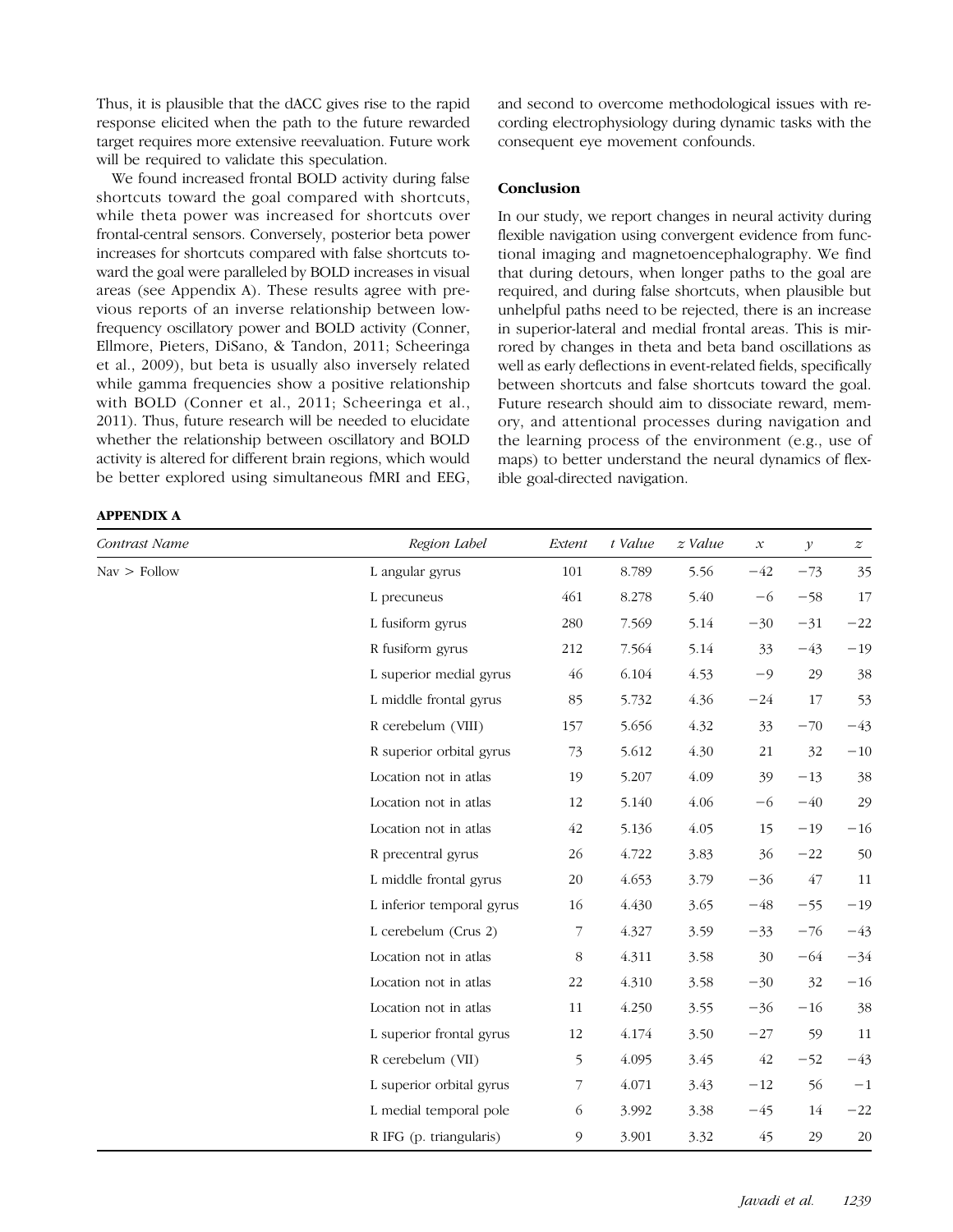| Contrast Name                       | Region Label               | Extent         | t Value | $z$ Value | $\mathcal{X}% _{0}=\mathcal{X}_{0}=\mathcal{X}_{0}=\mathcal{X}_{1}=\mathcal{X}_{1}=\mathcal{X}_{2}=\mathcal{X}_{1}=\mathcal{X}_{2}=\mathcal{X}_{3}=\mathcal{X}_{4}=\mathcal{X}_{5}=\mathcal{X}_{6}=\mathcal{X}_{7}=\mathcal{X}_{8}=\mathcal{X}_{9}=\mathcal{X}_{1}=\mathcal{X}_{1}=\mathcal{X}_{1}=\mathcal{X}_{2}=\mathcal{X}_{3}=\mathcal{X}_{4}=\mathcal{X}_{5}=\mathcal{X}_{6}=\mathcal{X}_{7}=\mathcal{X}_{8}=\mathcal{X}_{9}=\mathcal{X}_{1}=\math$ | $\mathcal{Y}$ | $\boldsymbol{z}$        |
|-------------------------------------|----------------------------|----------------|---------|-----------|-----------------------------------------------------------------------------------------------------------------------------------------------------------------------------------------------------------------------------------------------------------------------------------------------------------------------------------------------------------------------------------------------------------------------------------------------------------|---------------|-------------------------|
| Detour > Shortcut                   | L middle occipital gyrus   | 556            | 8.113   | 6.91      | $-12$                                                                                                                                                                                                                                                                                                                                                                                                                                                     | $-97$         | 5                       |
|                                     | R calcarine gyrus          | 943            | 6.927   | 6.11      | 15                                                                                                                                                                                                                                                                                                                                                                                                                                                        | $-97$         | 8                       |
|                                     | L posterior-medial frontal | 162            | 6.142   | 5.54      | $-6$                                                                                                                                                                                                                                                                                                                                                                                                                                                      | 17            | 50                      |
|                                     | L middle frontal gyrus     | 195            | 5.802   | 5.28      | $-27\,$                                                                                                                                                                                                                                                                                                                                                                                                                                                   | 8             | 59                      |
|                                     | L middle occipital gyrus   | 74             | 5.735   | 5.23      | $-21$                                                                                                                                                                                                                                                                                                                                                                                                                                                     | $-67$         | 41                      |
|                                     | R middle frontal gyrus     | 55             | 4.835   | 4.51      | 51                                                                                                                                                                                                                                                                                                                                                                                                                                                        | 23            | 38                      |
|                                     | L IFG (p. triangularis)    | 58             | 4.636   | 4.35      | $-45$                                                                                                                                                                                                                                                                                                                                                                                                                                                     | 29            | 32                      |
|                                     | L cerebelum (VI)           | 32             | 4.521   | 4.25      | $-30$                                                                                                                                                                                                                                                                                                                                                                                                                                                     | $-76$         | $-16$                   |
|                                     | L precuneus                | 7              | 4.515   | 4.25      | $-6$                                                                                                                                                                                                                                                                                                                                                                                                                                                      | $-64$         | 47                      |
|                                     | R superior frontal gyrus   | 84             | 4.289   | 4.06      | 24                                                                                                                                                                                                                                                                                                                                                                                                                                                        | 5             | 59                      |
|                                     | L fusiform gyrus           | $\mathcal{P}$  | 4.113   | 3.91      | $-33$                                                                                                                                                                                                                                                                                                                                                                                                                                                     | $-34$         | $-19$                   |
|                                     | L cerebelum (IX)           | 35             | 4.102   | 3.90      | $-12$                                                                                                                                                                                                                                                                                                                                                                                                                                                     | $-46$         | $-46$                   |
|                                     | R IFG (p. orbitalis)       | 15             | 4.095   | 3.89      | 30                                                                                                                                                                                                                                                                                                                                                                                                                                                        | 26            | $-4$                    |
|                                     | Location not in atlas      | 13             | 4.056   | 3.86      | 21                                                                                                                                                                                                                                                                                                                                                                                                                                                        | $-52$         | 20                      |
|                                     | L middle frontal gyrus     | 17             | 4.046   | 3.85      | $-33$                                                                                                                                                                                                                                                                                                                                                                                                                                                     | 56            | 8                       |
|                                     | R thalamus                 | 26             | 4.013   | 3.82      | 12                                                                                                                                                                                                                                                                                                                                                                                                                                                        | $-22$         | 17                      |
|                                     | L IFG (p. orbitalis)       | 10             | 3.971   | 3.78      | $-33$                                                                                                                                                                                                                                                                                                                                                                                                                                                     | 29            | $-4$                    |
|                                     | Location not in atlas      | $\mathfrak{g}$ | 3.935   | 3.75      | $21\,$                                                                                                                                                                                                                                                                                                                                                                                                                                                    | $-37$         | $-40$                   |
|                                     | Location not in atlas      | 6              | 3.882   | 3.70      | $-21$                                                                                                                                                                                                                                                                                                                                                                                                                                                     | $-37$         | $-43$                   |
|                                     | R superior medial gyrus    | 16             | 3.863   | 3.69      | 6                                                                                                                                                                                                                                                                                                                                                                                                                                                         | 35            | 59                      |
|                                     | Location not in atlas      | 8              | 3.684   | 3.53      | 6                                                                                                                                                                                                                                                                                                                                                                                                                                                         | $-28$         | $-1$                    |
|                                     | R fusiform gyrus           | 5              | 3.648   | 3.50      | 33                                                                                                                                                                                                                                                                                                                                                                                                                                                        | $-10$         | $-31$                   |
|                                     | R middle frontal gyrus     | 11             | 3.635   | 3.49      | 45                                                                                                                                                                                                                                                                                                                                                                                                                                                        | 32            | 26                      |
|                                     | L thalamus                 | 10             | 3.631   | 3.48      | $-18$                                                                                                                                                                                                                                                                                                                                                                                                                                                     | $-31$         | 17                      |
|                                     | Location not in atlas      | 11             | 3.563   | 3.42      | 3                                                                                                                                                                                                                                                                                                                                                                                                                                                         | 5             | 14                      |
|                                     | L thalamus                 | 5              | 3.488   | 3.36      | $-9$                                                                                                                                                                                                                                                                                                                                                                                                                                                      | $-19$         | 20                      |
| $D (+8) > D (+4) > S (-4) > S (-8)$ | L inferior occipital gyrus | 682            | 9.817   | 5.87      | $-24$                                                                                                                                                                                                                                                                                                                                                                                                                                                     | $-97$         | $\overline{\mathbf{c}}$ |
|                                     | R linual gyrus             | 946            | 8.307   | 5.40      | 15                                                                                                                                                                                                                                                                                                                                                                                                                                                        | $-94$         | $\overline{c}$          |
|                                     | L superior frontal gyrus   | 186            | 7.115   | 4.97      | $-21$                                                                                                                                                                                                                                                                                                                                                                                                                                                     | 17            | 65                      |
|                                     | L superior medial gyrus    | 180            | 6.549   | 4.73      | $-6$                                                                                                                                                                                                                                                                                                                                                                                                                                                      | 20            | 47                      |
|                                     | L middle occipital gyrus   | 145            | 6.376   | 4.66      | $-24$                                                                                                                                                                                                                                                                                                                                                                                                                                                     | $-67$         | 44                      |
|                                     | L middle frontal gyrus     | 59             | 6.227   | 4.59      | $-48$                                                                                                                                                                                                                                                                                                                                                                                                                                                     | 29            | 35                      |
|                                     | R calcarine gyrus          | 31             | 6.044   | 4.51      | $21\,$                                                                                                                                                                                                                                                                                                                                                                                                                                                    | $-55$         | 14                      |
|                                     | R thalamus                 | 46             | 5.715   | 4.35      | 12                                                                                                                                                                                                                                                                                                                                                                                                                                                        | $-19$         | 17                      |
|                                     | R middle frontal gyrus     | 44             | 5.541   | 4.26      | 51                                                                                                                                                                                                                                                                                                                                                                                                                                                        | 20            | 38                      |
|                                     | Location not in atlas      | 14             | 5.538   | 4.26      | 18                                                                                                                                                                                                                                                                                                                                                                                                                                                        | $-37$         | $-43$                   |
|                                     | R middle frontal gyrus     | 131            | 5.486   | 4.24      | 30                                                                                                                                                                                                                                                                                                                                                                                                                                                        | 5             | 62                      |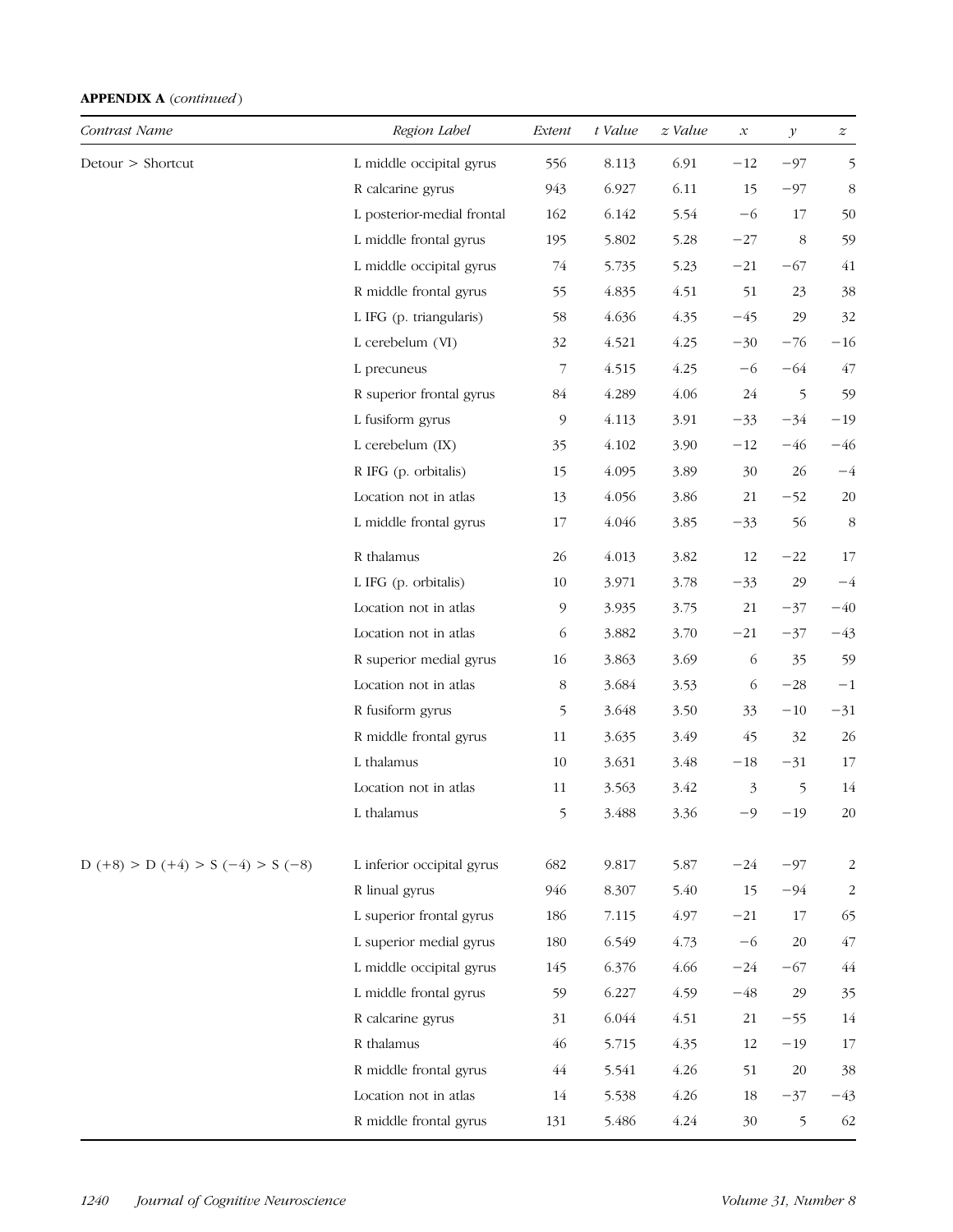| Contrast Name                       | Region Label                        | Extent         | t Value | $z$ Value | $\boldsymbol{\mathcal{X}}$ | $\mathcal Y$ | $\boldsymbol{z}$ |
|-------------------------------------|-------------------------------------|----------------|---------|-----------|----------------------------|--------------|------------------|
|                                     | L cerebelum (VII)                   | 27             | 5.435   | 4.21      | $-6$                       | $-79$        | $-37$            |
|                                     | Location not in atlas               | 11             | 5.366   | 4.17      | 27                         | $-61$        | $-31$            |
|                                     | R IFG (p. orbitalis)                | 21             | 5.351   | 4.17      | 30                         | 23           | $-4$             |
|                                     | R caudate nucleus                   | 104            | 4.901   | 3.93      | 15                         | 8            | 8                |
|                                     | R cerebelum (IX)                    | 14             | 4.889   | 3.92      | 15                         | $-46$        | $-46$            |
|                                     | L cerebelum (IX)                    | 46             | 4.832   | 3.89      | $-12$                      | $-46$        | $-46$            |
|                                     | R superior frontal gyrus            | 5              | 4.715   | 3.82      | 24                         | 32           | 56               |
|                                     | L superior frontal gyrus            | 44             | 4.585   | 3.75      | $-30$                      | 59           | 5                |
|                                     | L insula lobe                       | 32             | 4.566   | 3.74      | $-36$                      | 17           | $-1$             |
|                                     | Location not in atlas               | 6              | 4.506   | 3.70      | $-6$                       | $-28$        | $-1$             |
|                                     | L precentral gyrus                  | $\overline{7}$ | 4.499   | 3.70      | $-39$                      | 2            | 38               |
|                                     | Location not in atlas               | 7              | 4.333   | 3.60      | 6                          | $-25$        | $-1$             |
|                                     | L cerebelum (VIII)                  | 10             | 4.330   | 3.59      | $-30$                      | $-70$        | $-52$            |
|                                     | Location not in atlas               | $\overline{7}$ | 4.270   | 3.56      | $-9$                       | $-43$        | $-34$            |
|                                     | Location not in atlas               | 6              | 3.984   | 3.38      | $-3$                       | $-49$        | $-40$            |
|                                     | R IFG (p. opercularis)              | 12             | 3.847   | 3.29      | 48                         | 8            | 29               |
| $D (+8) < D (+4) < S (-4) < S (-8)$ | R cuneus                            | 73             | 6.259   | 4.61      | 6                          | $-82$        | 26               |
|                                     | L superior temporal gyrus           | 24             | 5.759   | 4.37      | $-45$                      | $-40$        | 26               |
|                                     | Location not in atlas               | 56             | 5.721   | 4.35      | 45                         | $-28$        | 29               |
|                                     | R PCC                               | 41             | 5.644   | 4.32      | 12                         | $-49$        | 35               |
|                                     | R supramarginal gyrus               | 46             | 5.532   | 4.26      | 57                         | $-52$        | 29               |
|                                     | L middle temporal gyrus             | 11             | 5.269   | 4.12      | $-57$                      | $-61$        | 23               |
|                                     | Location not in atlas               | 12             | 4.947   | 3.95      | $-18$                      | $-28$        | 41               |
|                                     | L middle temporal gyrus             | $27\,$         | 4.804   | 3.87      | $-48$                      | $-67$        | 11               |
|                                     | Location not in atlas               | 5              | 4.661   | 3.79      | 48                         | $-49$        | 5                |
|                                     | R middle temporal gyrus             | 13             | 4.621   | 3.77      | 60                         | $-34$        | $^{-1}$          |
|                                     | Location not in atlas               | 8              | 4.523   | 3.71      | 39                         | $-49$        | 23               |
|                                     | Location not in atlas               | 14             | 4.516   | 3.71      | $-27$                      | $-43$        | 23               |
|                                     | $\mathrel{\mathop{\mathsf{L}}}$ PCC | 16             | 4.515   | 3.71      | $-6$                       | $-49$        | 35               |
|                                     | Location not in atlas               | 11             | 4.502   | 3.70      | $-33$                      | $-28$        | 44               |
|                                     | Location not in atlas               | 15             | 4.269   | 3.56      | 15                         | $-22$        | 44               |
|                                     | L MCC                               | 5              | 4.061   | 3.43      | $-6$                       | $-10$        | 56               |
|                                     | L postcentral gyrus                 | 5              | 4.036   | 3.41      | $-54$                      | $-22$        | 29               |
|                                     | L cerebelum (Crus 1)                | 6              | 4.020   | 3.40      | $-3$                       | $-85$        | $-13$            |
|                                     | L middle temporal gyrus             | 5              | 3.803   | 3.26      | $-63$                      | $-46$        | 8                |
| Long detour $>$ Shortcut            | L middle occipital gyrus            | 1128           | 11.445  | 6         | $-21$                      | $-97$        | 2                |
|                                     | R calcarine gyrus                   | 1135           | 10.233  | 6         | 15                         | $-94$        | 5                |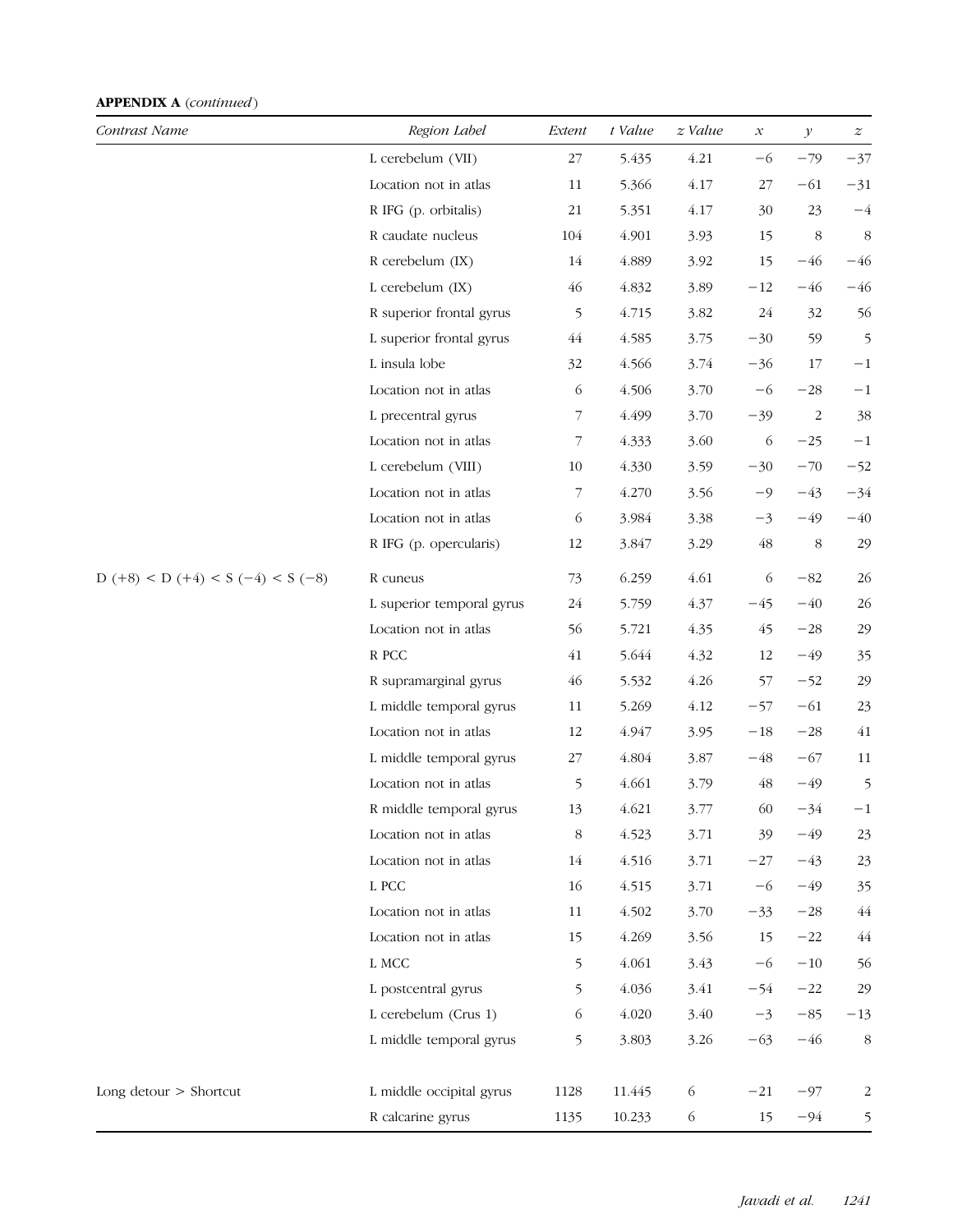| Contrast Name                | Region Label               | Extent                   | t Value | $z$ Value      | $\mathcal{X}% _{0}=\mathcal{X}_{0}=\mathcal{X}_{0}=\mathcal{X}_{1}=\mathcal{X}_{1}=\mathcal{X}_{2}=\mathcal{X}_{1}=\mathcal{X}_{2}=\mathcal{X}_{3}=\mathcal{X}_{4}=\mathcal{X}_{5}=\mathcal{X}_{6}=\mathcal{X}_{7}=\mathcal{X}_{8}=\mathcal{X}_{9}=\mathcal{X}_{1}=\mathcal{X}_{1}=\mathcal{X}_{1}=\mathcal{X}_{2}=\mathcal{X}_{3}=\mathcal{X}_{4}=\mathcal{X}_{5}=\mathcal{X}_{6}=\mathcal{X}_{7}=\mathcal{X}_{8}=\mathcal{X}_{9}=\mathcal{X}_{1}=\math$ | $\mathcal Y$   | $\boldsymbol{z}$        |
|------------------------------|----------------------------|--------------------------|---------|----------------|-----------------------------------------------------------------------------------------------------------------------------------------------------------------------------------------------------------------------------------------------------------------------------------------------------------------------------------------------------------------------------------------------------------------------------------------------------------|----------------|-------------------------|
|                              | L cerebelum (VII)          | 72                       | 6.871   | 5              | $-6$                                                                                                                                                                                                                                                                                                                                                                                                                                                      | $-79$          | $-37$                   |
|                              | R IFG (p. orbitalis)       | 53                       | 6.615   | 5              | 33                                                                                                                                                                                                                                                                                                                                                                                                                                                        | 23             | $-4$                    |
|                              | L superior medial gyrus    | 228                      | 6.605   | 5              | $-6$                                                                                                                                                                                                                                                                                                                                                                                                                                                      | 20             | 47                      |
|                              | R calcarine gyrus          | 56                       | 6.395   | 5              | 21                                                                                                                                                                                                                                                                                                                                                                                                                                                        | $-55$          | 14                      |
|                              | R cerebelum (IX)           | 184                      | 6.166   | 5              | 15                                                                                                                                                                                                                                                                                                                                                                                                                                                        | $-46$          | $-46$                   |
|                              | Location not in atlas      | 31                       | 6.050   | 5              | 27                                                                                                                                                                                                                                                                                                                                                                                                                                                        | $-61$          | $-31$                   |
|                              | R caudate nucleus          | 176                      | 5.988   | $\overline{4}$ | 15                                                                                                                                                                                                                                                                                                                                                                                                                                                        | $\,8\,$        | 8                       |
|                              | L superior orbital gyrus   | 93                       | 5.798   | $\overline{4}$ | $-27$                                                                                                                                                                                                                                                                                                                                                                                                                                                     | 53             | $-1$                    |
|                              | L middle frontal gyrus     | 178                      | 5.703   | $\overline{4}$ | $-27$                                                                                                                                                                                                                                                                                                                                                                                                                                                     | $\,8\,$        | 56                      |
|                              | R middle frontal gyrus     | 70                       | 5.271   | $\overline{4}$ | 51                                                                                                                                                                                                                                                                                                                                                                                                                                                        | 20             | 38                      |
|                              | L middle frontal gyrus     | 88                       | 5.224   | $\overline{4}$ | $-48$                                                                                                                                                                                                                                                                                                                                                                                                                                                     | 29             | 35                      |
|                              | R superior frontal gyrus   | 66                       | 4.941   | $\overline{4}$ | 24                                                                                                                                                                                                                                                                                                                                                                                                                                                        | 14             | 53                      |
|                              | Location not in atlas      | 7                        | 4.650   | $\overline{4}$ | $-3$                                                                                                                                                                                                                                                                                                                                                                                                                                                      | $14\,$         | 23                      |
|                              | R fusiform gyrus           | 7                        | 4.642   | $\overline{4}$ | 33                                                                                                                                                                                                                                                                                                                                                                                                                                                        | $-4$           | $-34$                   |
|                              | R IFG (p. opercularis)     | 29                       | 4.639   | $\overline{4}$ | 45                                                                                                                                                                                                                                                                                                                                                                                                                                                        | 8              | 20                      |
|                              | R cerebelum (VI)           | 31                       | 4.588   | $\overline{4}$ | 9                                                                                                                                                                                                                                                                                                                                                                                                                                                         | $-76$          | $-22$                   |
|                              | R superior frontal gyrus   | 7                        | 4.489   | $\overline{4}$ | 27                                                                                                                                                                                                                                                                                                                                                                                                                                                        | 41             | 44                      |
|                              | L IFG (p. orbitalis)       | 32                       | 4.473   | $\overline{4}$ | $-30$                                                                                                                                                                                                                                                                                                                                                                                                                                                     | 29             | $-1$                    |
|                              | L cerebelum (VIII)         | 12                       | 4.399   | 4              | $-36$                                                                                                                                                                                                                                                                                                                                                                                                                                                     | $-64$          | $-49$                   |
|                              | Location not in atlas      | 6                        | 4.287   | $\overline{4}$ | 6                                                                                                                                                                                                                                                                                                                                                                                                                                                         | $-28$          | $-4$                    |
|                              | L precentral gyrus         | 10                       | 4.265   | $\overline{4}$ | $-39$                                                                                                                                                                                                                                                                                                                                                                                                                                                     | $\overline{2}$ | 38                      |
|                              | Location not in atlas      | 8                        | 4.255   | $\overline{4}$ | $-9$                                                                                                                                                                                                                                                                                                                                                                                                                                                      | $-28$          | $\overline{\mathbf{c}}$ |
|                              | R cerebelum (VIII)         | 13                       | 4.146   | 3              | $21\,$                                                                                                                                                                                                                                                                                                                                                                                                                                                    | $-73$          | $-46$                   |
|                              | Location not in atlas      | 14                       | 4.141   | 3              | 18                                                                                                                                                                                                                                                                                                                                                                                                                                                        | $-37$          | $-43$                   |
|                              | R insula lobe              | 6                        | 4.061   | 3              | 39                                                                                                                                                                                                                                                                                                                                                                                                                                                        | $-19$          | 11                      |
|                              | L posterior-medial frontal | $\overline{\phantom{a}}$ | 4.022   | 3              | $-3$                                                                                                                                                                                                                                                                                                                                                                                                                                                      | 14             | 68                      |
|                              | R superior frontal gyrus   | 6                        | 3.920   | 3              | 24                                                                                                                                                                                                                                                                                                                                                                                                                                                        | 14             | 68                      |
|                              | R superior frontal gyrus   | 5                        | 3.850   | 3              | 24                                                                                                                                                                                                                                                                                                                                                                                                                                                        | 32             | 56                      |
|                              | L temporal pole            | 8                        | 3.765   | $\mathfrak{Z}$ | $-39$                                                                                                                                                                                                                                                                                                                                                                                                                                                     | $14\,$         | $-13$                   |
| Long detour $>$ Short detour | R cerebelum (VI)           | 408                      | 7.734   | 5              | 9                                                                                                                                                                                                                                                                                                                                                                                                                                                         | $-82$          | $-16$                   |
|                              | L calcarine gyrus          | 349                      | 6.550   | 5              | $-15$                                                                                                                                                                                                                                                                                                                                                                                                                                                     | $-58$          | 11                      |
|                              | L cerebelum (Crus 1)       | 104                      | 6.080   | 5              | $-24$                                                                                                                                                                                                                                                                                                                                                                                                                                                     | $-85$          | $-16$                   |
|                              | ${\rm L}$ ACC              | 98                       | 5.456   | 4              | $-3$                                                                                                                                                                                                                                                                                                                                                                                                                                                      | 32             | 32                      |
|                              | Location not in atlas      | 11                       | 5.311   | $\overline{4}$ | $-27$                                                                                                                                                                                                                                                                                                                                                                                                                                                     | $\sqrt{2}$     | $-10$                   |
|                              | R cerebelum (VIII)         | 12                       | 5.109   | 4              | $21\,$                                                                                                                                                                                                                                                                                                                                                                                                                                                    | $-55$          | $-43$                   |
|                              | Location not in atlas      | 12                       | 5.081   | $\overline{4}$ | 15                                                                                                                                                                                                                                                                                                                                                                                                                                                        | $-25$          | $-31$                   |
|                              | Location not in atlas      | 10                       | 4.850   | $\overline{4}$ | 6                                                                                                                                                                                                                                                                                                                                                                                                                                                         | 5              | $-13$                   |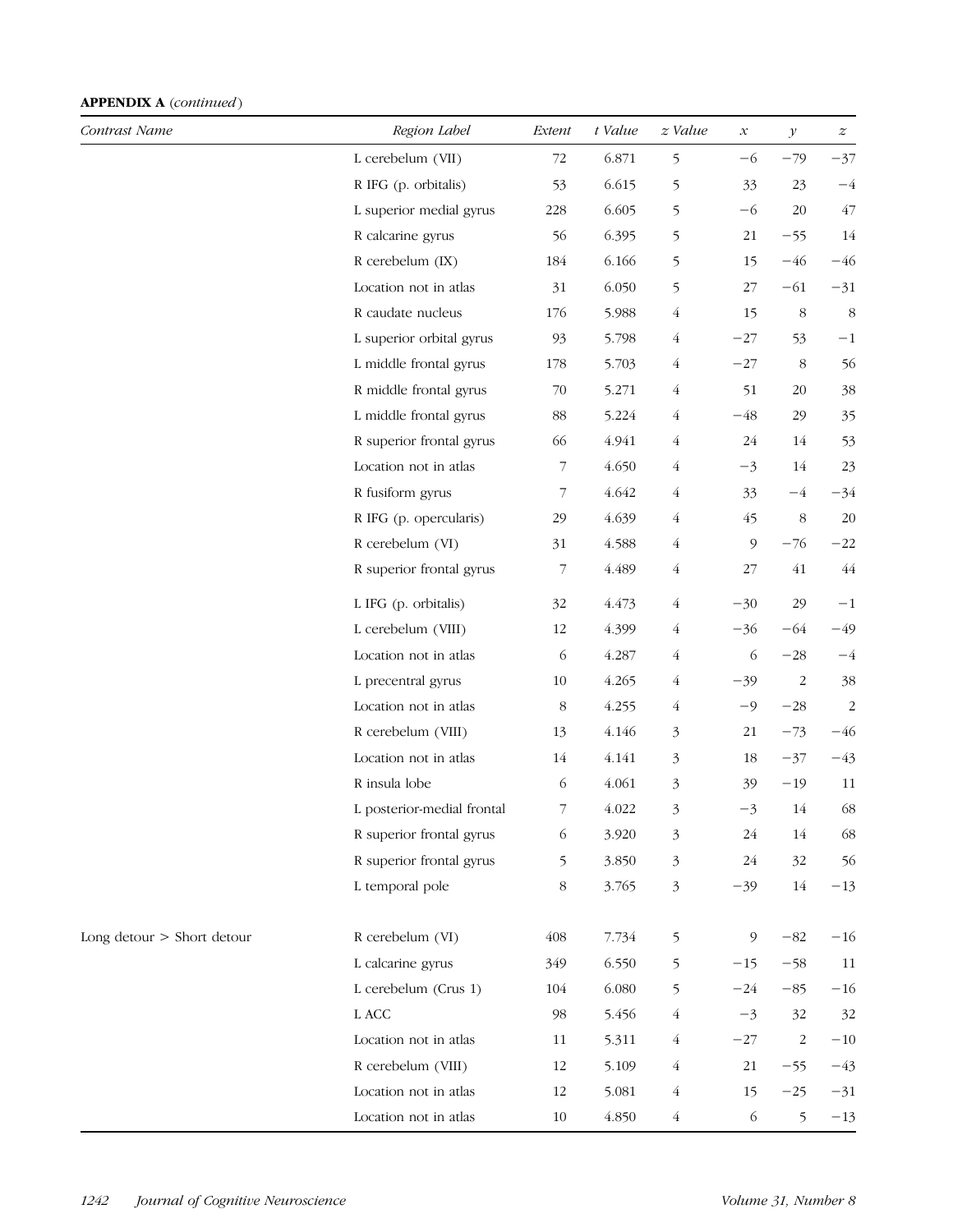| Contrast Name                    | Region Label               | Extent | t Value | z Value        | $\boldsymbol{\mathcal{X}}$ | $\mathcal Y$ | $\boldsymbol{z}$ |
|----------------------------------|----------------------------|--------|---------|----------------|----------------------------|--------------|------------------|
|                                  | L precuneus                | 14     | 4.780   | $\overline{4}$ | $-9$                       | $-70$        | 44               |
|                                  | L cerebelum (Crus 1)       | 21     | 4.776   | $\sqrt{4}$     | $-39$                      | -49          | $-34$            |
|                                  | R superior frontal gyrus   | 5      | 4.765   | $\overline{4}$ | 27                         | 38           | $41\,$           |
|                                  | Location not in atlas      | 38     | 4.730   | $\overline{4}$ | 6                          | $-16$        | $-10$            |
|                                  | L cerebelum (VI)           | 11     | 4.653   | 4              | $-27$                      | $-61$        | $-31$            |
|                                  | R cerebelum (IX)           | 71     | 4.567   | $\overline{4}$ | 6                          | $-55$        | $-31$            |
|                                  | R thalamus                 | 6      | 4.506   | 4              | 21                         | $-19$        | 8                |
|                                  | R fusiform gyrus           | 8      | 4.382   | $\overline{4}$ | 36                         | $-55$        | $-16$            |
|                                  | L linual gyrus             | 6      | 4.378   | $\overline{4}$ | $-21$                      | $-55$        | $-7$             |
|                                  | L angular gyrus            | 5      | 4.297   | $\overline{4}$ | $-45$                      | $-70$        | 29               |
|                                  | Location not in atlas      | 16     | 4.247   | $\overline{4}$ | $-15$                      | $-52$        | $-22$            |
|                                  | R middle occipital gyrus   | 30     | 4.235   | $\overline{4}$ | 36                         | $-79$        | 23               |
|                                  | Location not in atlas      | 15     | 4.192   | 4              | $-27$                      | $-73$        | 17               |
|                                  | R mid orbital gyrus        | 5      | 4.135   | 3              | $\mathfrak{Z}$             | 38           | $-7$             |
|                                  | Cerebellar vermis (3)      | 21     | 4.117   | 3              | 6                          | $-43$        | $-1$             |
|                                  | R IFG (p. triangularis)    | 16     | 4.068   | 3              | 45                         | 20           | 32               |
|                                  | R superior medial gyrus    | 27     | 4.064   | 3              | 3                          | 53           | 20               |
|                                  | L precuneus                | 7      | 3.946   | $\mathfrak{Z}$ | $-9$                       | $-61$        | $47\,$           |
| False shortcut toward > Shortcut | R inferior occipital gyrus | 280    | 8.880   | 5.59           | 30                         | $-91$        | $-10$            |
|                                  | L linual gyrus             | 321    | 8.062   | 5.32           | $-24$                      | $-94$        | $-10$            |
|                                  | Location not in atlas      | 238    | 7.956   | 5.28           | 39                         | 11           | 26               |
|                                  | R superior orbital gyrus   | 52     | 5.793   | 4.39           | 33                         | 56           | $\overline{c}$   |
|                                  | R inferior parietal lobule | 83     | 5.743   | 4.36           | 33                         | $-55$        | 47               |
|                                  | R MCC                      | 24     | 5.297   | 4.14           | 6                          | 32           | 35               |
|                                  | Location not in atlas      | 113    | 5.220   | 4.10           | 27                         | $-64$        | 41               |
|                                  | R IFG (p. orbitalis)       | 11     | 4.874   | 3.91           | 30                         | 23           | $-4$             |
|                                  | R inferior temporal gyrus  | 30     | 4.819   | 3.88           | 45                         | $-61$        | $-10\,$          |
|                                  | L middle frontal gyrus     | 36     | 4.710   | 3.82           | $-33$                      | 59           | 14               |
|                                  | L superior occipital gyrus | 32     | 4.704   | 3.81           | $-18\,$                    | $-70$        | $44$             |
|                                  | L cerebelum $(X)$          | 16     | 4.676   | 3.80           | $-18$                      | $-34$        | $-37$            |
|                                  | R cerebelum (VIII)         | 15     | 4.659   | 3.79           | $12\,$                     | $-73$        | $-31$            |
|                                  | L middle frontal gyrus     | 17     | 4.634   | 3.77           | $-33$                      | $\,8\,$      | 62               |
|                                  | L superior medial gyrus    | 38     | 4.349   | 3.61           | $\mathfrak{Z}$             | 20           | 56               |
|                                  | L middle frontal gyrus     | $22\,$ | 4.279   | 3.56           | $-36$                      | 5            | 38               |
|                                  | L cerebelum (III)          | 5      | 4.154   | 3.49           | $-6$                       | $-49$        | $-16$            |
|                                  | R IFG (p. triangularis)    | 16     | 4.114   | 3.46           | 45                         | 35           | 17               |
|                                  | R superior medial gyrus    | 5      | 3.997   | 3.39           | 9                          | 32           | 62               |
|                                  | L IFG (p. triangularis)    | 11     | 3.966   | 3.37           | $-48$                      | 29           | 32               |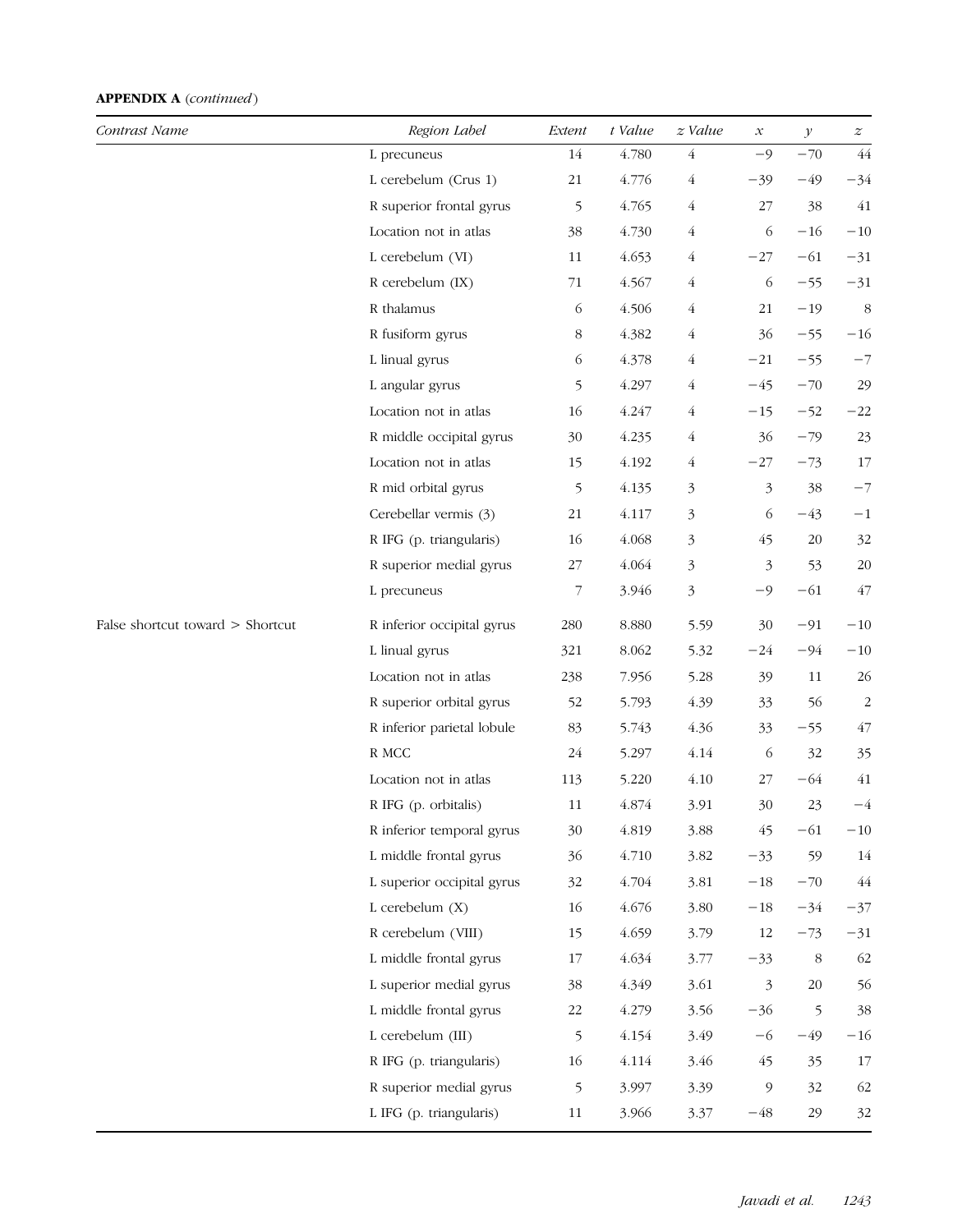| Contrast Name                             | Region Label               | Extent | t Value | $z$ Value | $\mathcal{X}% _{0}=\mathcal{X}_{0}=\mathcal{X}_{0}=\mathcal{X}_{1}=\mathcal{X}_{1}=\mathcal{X}_{2}=\mathcal{X}_{1}=\mathcal{X}_{2}=\mathcal{X}_{3}=\mathcal{X}_{4}=\mathcal{X}_{5}=\mathcal{X}_{6}=\mathcal{X}_{7}=\mathcal{X}_{8}=\mathcal{X}_{9}=\mathcal{X}_{1}=\mathcal{X}_{1}=\mathcal{X}_{1}=\mathcal{X}_{2}=\mathcal{X}_{3}=\mathcal{X}_{4}=\mathcal{X}_{5}=\mathcal{X}_{6}=\mathcal{X}_{7}=\mathcal{X}_{8}=\mathcal{X}_{9}=\mathcal{X}_{1}=\math$ | $\mathcal Y$   | $\boldsymbol{z}$ |
|-------------------------------------------|----------------------------|--------|---------|-----------|-----------------------------------------------------------------------------------------------------------------------------------------------------------------------------------------------------------------------------------------------------------------------------------------------------------------------------------------------------------------------------------------------------------------------------------------------------------|----------------|------------------|
|                                           | Location not in atlas      | 6      | 3.951   | 3.36      | $-9$                                                                                                                                                                                                                                                                                                                                                                                                                                                      | $-43$          | $-37$            |
|                                           | L cerebelum (VII)          | 13     | 3.940   | 3.35      | -6                                                                                                                                                                                                                                                                                                                                                                                                                                                        | $-76$          | $-31$            |
|                                           | L superior frontal gyrus   | 6      | 3.886   | 3.31      | $-15$                                                                                                                                                                                                                                                                                                                                                                                                                                                     | 17             | 68               |
| False shortcut toward < Shortcut          | L postcentral gyrus        | 95     | 9.192   | 5.69      | $-33$                                                                                                                                                                                                                                                                                                                                                                                                                                                     | $-31$          | 47               |
|                                           | L linual gyrus             | 480    | 6.417   | 4.68      | $-9$                                                                                                                                                                                                                                                                                                                                                                                                                                                      | $-76$          | $-1$             |
|                                           | R cuneus                   | 19     | 4.976   | 3.97      | 18                                                                                                                                                                                                                                                                                                                                                                                                                                                        | $-82$          | 26               |
|                                           | L posterior-medial frontal | 6      | 4.438   | 3.66      | $-9$                                                                                                                                                                                                                                                                                                                                                                                                                                                      | $-4$           | 59               |
|                                           | L postcentral gyrus        | 14     | 4.358   | 3.61      | $-51$                                                                                                                                                                                                                                                                                                                                                                                                                                                     | $-19$          | 26               |
| False shortcut toward correct > Incorrect | R middle frontal gyrus     | 222    | 10.577  | 5.80      | 27                                                                                                                                                                                                                                                                                                                                                                                                                                                        | $^{-1}$        | 56               |
|                                           | R calcarine gyrus          | 423    | 9.681   | 5.57      | 15                                                                                                                                                                                                                                                                                                                                                                                                                                                        | $-79$          | 8                |
|                                           | R fusiform gyrus           | 65     | 8.497   | 5.24      | 30                                                                                                                                                                                                                                                                                                                                                                                                                                                        | $-43$          | $-10\,$          |
|                                           | R IFG (p. orbitalis)       | 86     | 8.151   | 5.13      | 33                                                                                                                                                                                                                                                                                                                                                                                                                                                        | 26             | $-4\,$           |
|                                           | L middle frontal gyrus     | 135    | 7.245   | 4.83      | $-21$                                                                                                                                                                                                                                                                                                                                                                                                                                                     | $\overline{2}$ | 53               |
|                                           | L superior occipital gyrus | 145    | 7.044   | 4.76      | $-9$                                                                                                                                                                                                                                                                                                                                                                                                                                                      | $-97$          | 14               |
|                                           | R postcentral gyrus        | 236    | 6.900   | 4.70      | 63                                                                                                                                                                                                                                                                                                                                                                                                                                                        | $-22$          | $\sqrt{44}$      |
|                                           | L posterior-medial frontal | 112    | 6.087   | 4.38      | $-6$                                                                                                                                                                                                                                                                                                                                                                                                                                                      | 14             | 50               |
|                                           | L IFG (p. orbitalis)       | 73     | 5.976   | 4.33      | $-33$                                                                                                                                                                                                                                                                                                                                                                                                                                                     | 23             | $\overline{c}$   |
|                                           | L superior occipital gyrus | 45     | 5.936   | 4.31      | $-15$                                                                                                                                                                                                                                                                                                                                                                                                                                                     | $-73$          | $\sqrt{44}$      |
|                                           | Location not in atlas      | 5      | 5.729   | 4.22      | $-6$                                                                                                                                                                                                                                                                                                                                                                                                                                                      | $-25$          | $-7$             |
|                                           | L inferior parietal lobule | 110    | 5.665   | 4.19      | $-48$                                                                                                                                                                                                                                                                                                                                                                                                                                                     | $-40$          | 47               |
|                                           | L fusiform gyrus           | 23     | 5.619   | 4.17      | $-30$                                                                                                                                                                                                                                                                                                                                                                                                                                                     | $-46$          | $-7$             |
|                                           | R IFG (p. triangularis)    | 44     | 5.430   | 4.08      | 42                                                                                                                                                                                                                                                                                                                                                                                                                                                        | 11             | 29               |
|                                           | L cerebelum (VI)           | 10     | 5.102   | 3.92      | $-27$                                                                                                                                                                                                                                                                                                                                                                                                                                                     | $-61$          | $-31$            |
|                                           | R inferior temporal gyrus  | 14     | 4.955   | 3.85      | 48                                                                                                                                                                                                                                                                                                                                                                                                                                                        | $-46$          | $-13$            |
|                                           | L calcarine gyrus          | 14     | 4.698   | 3.71      | $-15$                                                                                                                                                                                                                                                                                                                                                                                                                                                     | $-73$          | 11               |
|                                           | R cerebelum (IX)           | 7      | 4.402   | 3.55      | 15                                                                                                                                                                                                                                                                                                                                                                                                                                                        | $-52$          | $-49$            |
|                                           | L calcarine gyrus          | 12     | 4.361   | 3.52      | $-15$                                                                                                                                                                                                                                                                                                                                                                                                                                                     | $-67$          | 23               |
|                                           | Location not in atlas      | 11     | 4.203   | 3.43      | $-3$                                                                                                                                                                                                                                                                                                                                                                                                                                                      | $-43$          | $-37$            |
|                                           | L precentral gyrus         | 9      | 4.071   | 3.35      | $-42$                                                                                                                                                                                                                                                                                                                                                                                                                                                     | 2              | 35               |
|                                           | Location not in atlas      | 6      | 3.999   | 3.31      | $-30$                                                                                                                                                                                                                                                                                                                                                                                                                                                     | $-70$          | $-55$            |
|                                           | L cerebelum (VIII)         | 5      | 3.932   | 3.27      | $-15$                                                                                                                                                                                                                                                                                                                                                                                                                                                     | $-73$          | $-49$            |
|                                           | Location not in atlas      | 6      | 3.754   | 3.16      | $\boldsymbol{0}$                                                                                                                                                                                                                                                                                                                                                                                                                                          | $-25$          | $-1\,$           |
| False shortcut toward correct < Incorrect | L angular gyrus            | 100    | 8.233   | 5.16      | $-39$                                                                                                                                                                                                                                                                                                                                                                                                                                                     | $-58$          | 26               |
|                                           | Location not in atlas      | 90     | 6.291   | 4.46      | 36                                                                                                                                                                                                                                                                                                                                                                                                                                                        | $-49$          | $26\,$           |
|                                           | L PCC                      | 121    | 6.132   | 4.40      | $-6$                                                                                                                                                                                                                                                                                                                                                                                                                                                      | $-55$          | 35               |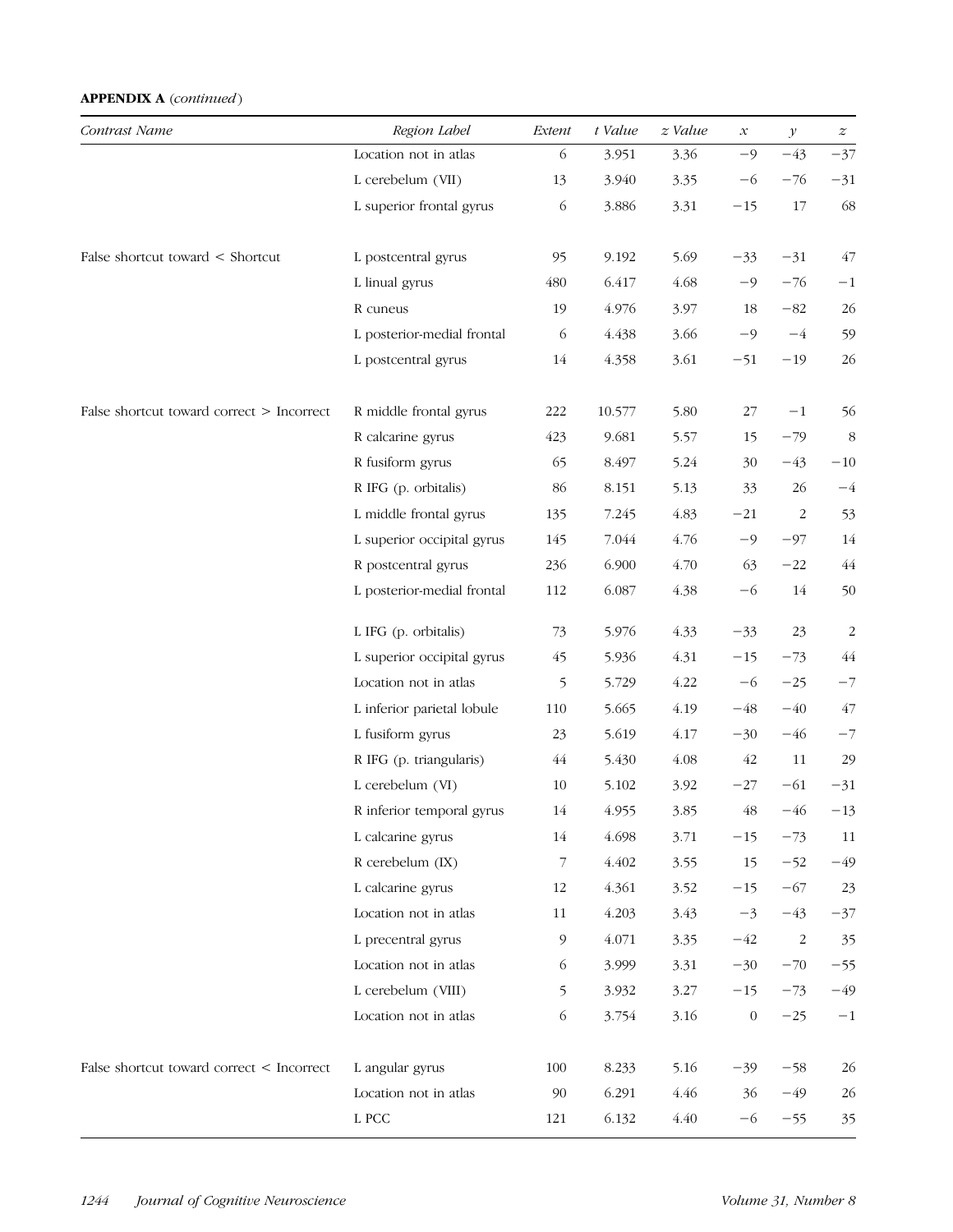| Contrast Name | Region Label               | Extent | t Value | z Value | $\mathcal{X}$ | $\mathcal{Y}$ | $\boldsymbol{z}$ |
|---------------|----------------------------|--------|---------|---------|---------------|---------------|------------------|
|               | L rolandic operculum       | 13     | 5.641   | 4.18    | $-36$         | $-37$         | 20               |
|               | R caudate nucleus          | 22     | 5.410   | 4.07    | 21            | 17            | 20               |
|               | Location not in atlas      | 32     | 5.122   | 3.93    | $-21$         | 5             | 26               |
|               | Location not in atlas      | 7      | 4.958   | 3.85    | $-33$         | $-64$         | 8                |
|               | R caudate nucleus          | 23     | 4.898   | 3.82    | 21            | $-1$          | 29               |
|               | L middle temporal gyrus    | 11     | 4.878   | 3.81    | $-60$         | $-58$         | 8                |
|               | Location not in atlas      | 8      | 4.874   | 3.80    | 21            | $-31$         | 53               |
|               | Location not in atlas      | 12     | 4.828   | 3.78    | 3             | $-82$         | $-4$             |
|               | R angular gyrus            | 13     | 4.560   | 3.64    | 54            | $-64$         | 32               |
|               | R superior temporal gyrus  | 25     | 4.529   | 3.62    | 54            | $-7$          | 8                |
|               | R inferior occipital gyrus | 6      | 4.528   | 3.62    | 39            | $-85$         | $-7$             |
|               | R MCC                      | 8      | 4.011   | 3.32    | 15            | $-19$         | 50               |
|               | Location not in atlas      | 5      | 3.858   | 3.22    | $-15$         | $-16$         | 41               |

 $p < .001$  (uncorrected), minimum of five contiguous voxels. The table shows all local maxima separated by more than 20 mm. Regions were automatically labeled using the AnatomyToolbox atlas using BSPMVIEW (https://github.com/spunt/bspmview). IFG = inferior-frontal gyrus; PCC = posterior-cingulate cortex; MCC = middle-cingulate cortex.

#### Acknowledgments

We thank Mate Lengyel for advice on the experimental design and Gareth Barnes and the members of Wellcome Trust Centre for Neuroimaging (University College London) MEG meetings for input into data analysis. This work was supported by the Wellcome Trust (grant 094850/Z/10/Z) and James S. McDonnell Foundation to H. J. S. and the Gatsby Charitable Foundation and the Max Planck Society (P. D.).

Reprint requests should be sent to Eva Zita Patai, Institute of Behavioral Neuroscience, University College London, 26 Bedford Way, London, WC1H 0AP, United Kingdom, or via e-mail: e.patai@ucl.ac.uk, or Hugo J. Spiers, Institute of Behavioral Neuroscience, University College London, 26 Bedford Way, London, WC1H 0AP, United Kingdom, or via e-mail: h.spiers@ucl.ac.uk.

#### **REFERENCES**

- Alvernhe, A., Save, E., & Poucet, B. (2011). Local remapping of place cell firing in the Tolman detour task. [European](https://www.mitpressjournals.org/action/showLinks?doi=10.1162%2Fjocn_a_01414&crossref=10.1111%2Fj.1460-9568.2011.07653.x&citationId=p_1) [Journal of Neuroscience](https://www.mitpressjournals.org/action/showLinks?doi=10.1162%2Fjocn_a_01414&crossref=10.1111%2Fj.1460-9568.2011.07653.x&citationId=p_1), 33, 1696-1705.
- Alvernhe, A., Van Cauter, T., Save, E., & Poucet, B. (2008). Different CA1 and CA3 representations of novel routes in a shortcut situation. *[Journal of Neuroscience](https://www.mitpressjournals.org/action/showLinks?doi=10.1162%2Fjocn_a_01414&crossref=10.1523%2FJNEUROSCI.1909-08.2008&citationId=p_2)*, 28, 7324–7333.
- Bohbot, V. D., Copara, M. S., Gotman, J., & Ekstrom, A. D. (2017). Low-frequency theta oscillations in the human hippocampus during real-world and virtual navigation. [Nature Communications](https://www.mitpressjournals.org/action/showLinks?doi=10.1162%2Fjocn_a_01414&crossref=10.1038%2Fncomms14415&citationId=p_3), 8, 14415.
- Bush, D., Bisby, J. A., Bird, C. M., Gollwitzer, S., Rodionov, R., Diehl, B., et al. (2017). Human hippocampal theta power indicates movement onset and distance travelled. [Proceedings of the National Academy of Sciences, U.S.A](https://www.mitpressjournals.org/action/showLinks?doi=10.1162%2Fjocn_a_01414&crossref=10.1073%2Fpnas.1708716114&citationId=p_4)., 114, 12297–12302.
- Buzsáki, G. (2005). Theta rhythm of navigation: Link between path integration and landmark navigation, episodic and semantic memory. [Hippocampus](https://www.mitpressjournals.org/action/showLinks?doi=10.1162%2Fjocn_a_01414&crossref=10.1002%2Fhipo.20113&citationId=p_5), 15, 827-840.
- Caplan, J. B., Madsen, J. R., Raghavachari, S., & Kahana, M. J. (2001). Distinct patterns of brain oscillations underlie two basic parameters of human maze learning. [Journal of](https://www.mitpressjournals.org/action/showLinks?doi=10.1162%2Fjocn_a_01414&crossref=10.1152%2Fjn.2001.86.1.368&citationId=p_6) [Neurophysiology](https://www.mitpressjournals.org/action/showLinks?doi=10.1162%2Fjocn_a_01414&crossref=10.1152%2Fjn.2001.86.1.368&citationId=p_6), 86, 368–380.
- Cavanagh, J. F., & Frank, M. J. (2014). Frontal theta as a mechanism for cognitive control. *[Trends in Cognitive](https://www.mitpressjournals.org/action/showLinks?doi=10.1162%2Fjocn_a_01414&crossref=10.1016%2Fj.tics.2014.04.012&citationId=p_7)* [Sciences](https://www.mitpressjournals.org/action/showLinks?doi=10.1162%2Fjocn_a_01414&crossref=10.1016%2Fj.tics.2014.04.012&citationId=p_7), 18, 414-421.
- Chakravarthy, V. S., & Balasubramani, P. P. (2015). Basal ganglia system as an engine for exploration. In D. Jaeger & R. Jung (Eds.), Encyclopedia of computational neuroscience (pp. 1–15). New York: Springer.
- Chapuis, N. (1987). Detour and shortcut abilities in several species of mammals. In P. Ellen & C. Thinus-Blanc (Eds.), Cognitive processes and spatial orientation in animal and man (Vol. 1, pp. 97–106). Dordrecht, The Netherlands: Springer.
- Chapuis, N., Durup, M., & Thinus-Blanc, C. (1987). The role of exploratory experience in a shortcut task by golden hamsters (Mesocricetus auratus). [Animal Learning &](https://www.mitpressjournals.org/action/showLinks?doi=10.1162%2Fjocn_a_01414&crossref=10.3758%2FBF03204960&citationId=p_10) [Behavior](https://www.mitpressjournals.org/action/showLinks?doi=10.1162%2Fjocn_a_01414&crossref=10.3758%2FBF03204960&citationId=p_10), 15, 174–178.
- Conner, C. R., Ellmore, T. M., Pieters, T. A., DiSano, M. A., & Tandon, N. (2011). Variability of the relationship between electrophysiology and BOLD-fMRI across cortical regions in humans. *[Journal of Neuroscience](https://www.mitpressjournals.org/action/showLinks?doi=10.1162%2Fjocn_a_01414&crossref=10.1523%2FJNEUROSCI.1457-11.2011&citationId=p_11)*, 31, 12855-12865.
- Cornwell, B. R., Johnson, L. L., Holroyd, T., Carver, F. W., & Grillon, C. (2008). Human hippocampal and parahippocampal theta during goal-directed spatial navigation predicts performance on a virtual Morris water maze. *[Journal of Neuroscience](https://www.mitpressjournals.org/action/showLinks?doi=10.1162%2Fjocn_a_01414&crossref=10.1523%2FJNEUROSCI.5001-07.2008&citationId=p_12)*, 28, 5983-5990.
- Dickinson, A., & Balleine, B. (2002). The role of learning in the operation of motivational systems. In R. Gallistel (Ed.), Stevens' handbook of experimental psychology (Vol. 3, pp. 497–534). New York: Wiley.
- Ekstrom, A. D., Spiers, H. J., Bohbot, V. D., & Rosenbaum, R. S. (2018). Human spatial navigation. Princeton, NJ: Princeton University Press.
- Epstein, R. A., Patai, E. Z., Julian, J. B., & Spiers, H. J. (2017). The cognitive map in humans: Spatial navigation and beyond. [Nature Neuroscience](https://www.mitpressjournals.org/action/showLinks?doi=10.1162%2Fjocn_a_01414&crossref=10.1038%2Fnn.4656&citationId=p_15), 20, 1504–1513.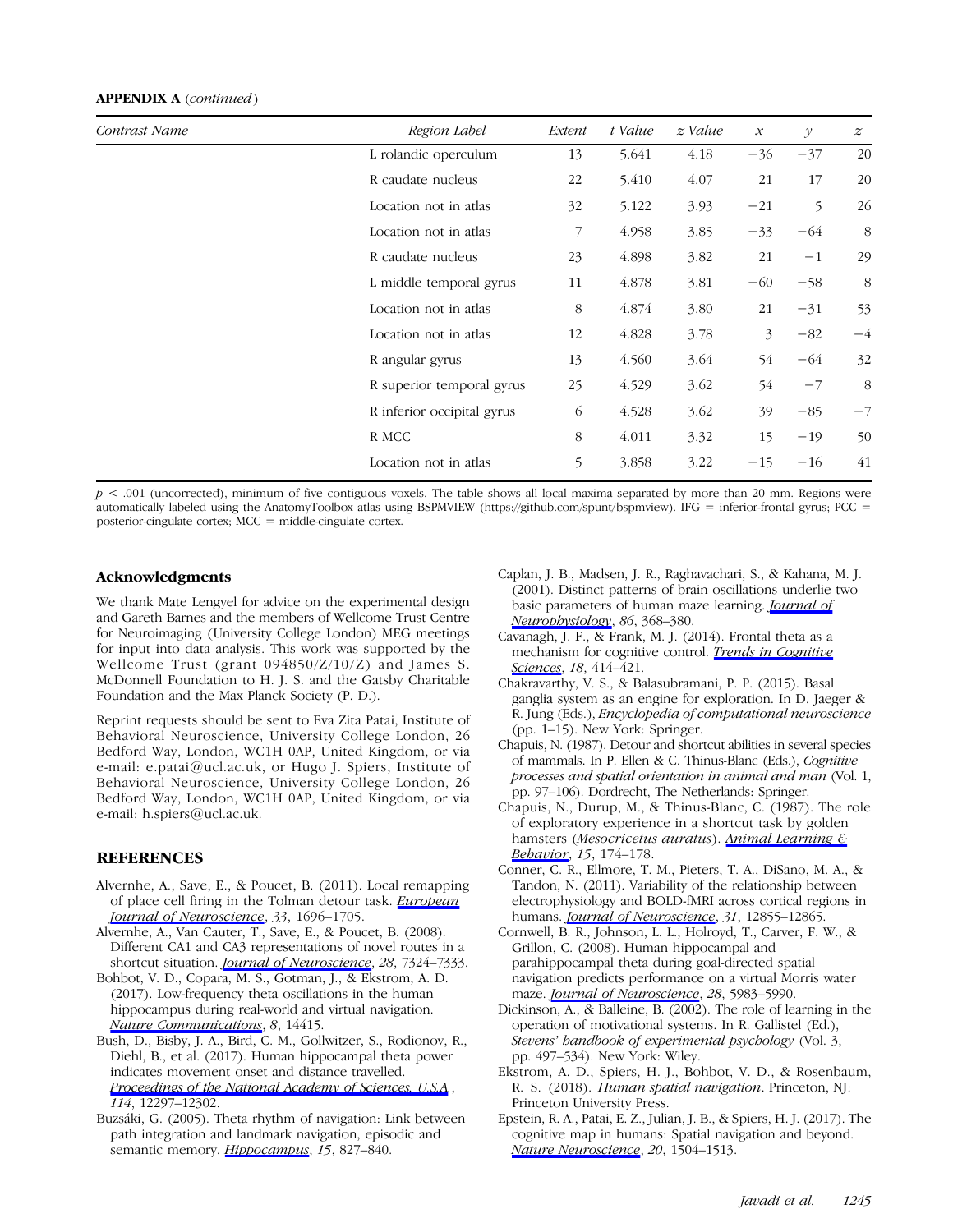Eschmann, K. C. J., Bader, R., & Mecklinger, A. (2018). Topographical differences of frontal-midline theta activity reflect functional differences in cognitive control abilities. [Brain and Cognition](https://www.mitpressjournals.org/action/showLinks?doi=10.1162%2Fjocn_a_01414&crossref=10.1016%2Fj.bandc.2018.02.002&citationId=p_16), 123, 57-64.

Hanslmayr, S., Staresina, B. P., & Bowman, H. (2016). Oscillations and episodic memory: Addressing the synchronization/desynchronization conundrum. [Trends in](https://www.mitpressjournals.org/action/showLinks?doi=10.1162%2Fjocn_a_01414&crossref=10.1016%2Fj.tins.2015.11.004&citationId=p_17) [Neurosciences](https://www.mitpressjournals.org/action/showLinks?doi=10.1162%2Fjocn_a_01414&crossref=10.1016%2Fj.tins.2015.11.004&citationId=p_17), 39, 16-25.

Hanslmayr, S., Staudigl, T., & Fellner, M.-C. (2012). Oscillatory power decreases and long-term memory: The information via desynchronization hypothesis. *[Frontiers in Human](https://www.mitpressjournals.org/action/showLinks?doi=10.1162%2Fjocn_a_01414&crossref=10.3389%2Ffnhum.2012.00074&citationId=p_18)* [Neuroscience](https://www.mitpressjournals.org/action/showLinks?doi=10.1162%2Fjocn_a_01414&crossref=10.3389%2Ffnhum.2012.00074&citationId=p_18), 6, 74.

Hartley, T., Lever, C., Burgess, N., & O'Keefe, J. (2014). Space in the brain: How the hippocampal formation supports spatial cognition. Philosophical Transactions of the Royal Society of London, [Series B: Biological Sciences](https://www.mitpressjournals.org/action/showLinks?doi=10.1162%2Fjocn_a_01414&crossref=10.1098%2Frstb.2012.0510&citationId=p_19), 369, 20120510.

Hassabis, D., & Maguire, E. A. (2007). Deconstructing episodic memory with construction. *[Trends in Cognitive](https://www.mitpressjournals.org/action/showLinks?doi=10.1162%2Fjocn_a_01414&crossref=10.1016%2Fj.tics.2007.05.001&citationId=p_20)* [Sciences](https://www.mitpressjournals.org/action/showLinks?doi=10.1162%2Fjocn_a_01414&crossref=10.1016%2Fj.tics.2007.05.001&citationId=p_20), 11, 299-306.

Hasselmo, M. E., Hay, J., Ilyn, M., & Gorchetchnikov, A. (2002). Neuromodulation, theta rhythm and rat spatial navigation. [Neural Networks](https://www.mitpressjournals.org/action/showLinks?doi=10.1162%2Fjocn_a_01414&crossref=10.1016%2FS0893-6080%2802%2900057-6&citationId=p_21), 15, 689–707.

Hasselmo, M. E., Hinman, J. R., Dannenberg, H., & Stern, C. E. (2017). Models of spatial and temporal dimensions of memory. *[Current Opinion in Behavioral Sciences](https://www.mitpressjournals.org/action/showLinks?doi=10.1162%2Fjocn_a_01414&crossref=10.1016%2Fj.cobeha.2017.05.024&citationId=p_22)*, 17, 27–33.

Hauser, T. U., Iannaccone, R., Stämpfli, P., Drechsler, R., Brandeis, D., Walitza, S., et al. (2014). The feedback-related negativity (FRN) revisited: New insights into the localization, meaning and network organization. *[Neuroimage](https://www.mitpressjournals.org/action/showLinks?doi=10.1162%2Fjocn_a_01414&crossref=10.1016%2Fj.neuroimage.2013.08.028&citationId=p_23)*, 84, 159–168.

Hegarty, M., Montello, D. R., Richardson, A. E., Ishikawa, T., & Lovelace, K. (2006). Spatial abilities at different scales: Individual differences in aptitude-test performance and spatial-layout learning. *[Intelligence](https://www.mitpressjournals.org/action/showLinks?doi=10.1162%2Fjocn_a_01414&crossref=10.1016%2Fj.intell.2005.09.005&citationId=p_24)*, 34, 151-176.

Holroyd, C. B., & Coles, M. G. H. (2002). The neural basis of human error processing: Reinforcement learning, dopamine, and the error-related negativity. [Psychological Review](https://www.mitpressjournals.org/action/showLinks?doi=10.1162%2Fjocn_a_01414&crossref=10.1037%2F0033-295X.109.4.679&citationId=p_25), 109, 679–709.

Howard, L. R., Javadi, A.-H., Yu, Y., Mill, R. D., Morrison, L. C., Knight, R., et al. (2014). The hippocampus and entorhinal cortex encode the path and Euclidean distances to goals during navigation. [Current Biology](https://www.mitpressjournals.org/action/showLinks?doi=10.1162%2Fjocn_a_01414&crossref=10.1016%2Fj.cub.2014.05.001&citationId=p_26), 24, 1331-1340.

Iaria, G., Fox, C. J., Chen, J.-K., Petrides, M., & Barton, J. J. S. (2008). Detection of unexpected events during spatial navigation in humans: Bottom–up attentional system and neural mechanisms. *[European Journal of Neuroscience](https://www.mitpressjournals.org/action/showLinks?doi=10.1162%2Fjocn_a_01414&crossref=10.1111%2Fj.1460-9568.2008.06060.x&citationId=p_27)*, 27, 1017–1025.

Jacobs, J. (2014). Hippocampal theta oscillations are slower in humans than in rodents: Implications for models of spatial navigation and memory. Philosophical Transactions of the Royal Society of London, [Series B: Biological Sciences](https://www.mitpressjournals.org/action/showLinks?doi=10.1162%2Fjocn_a_01414&crossref=10.1098%2Frstb.2013.0304&citationId=p_28), 369, 20130304.

Javadi, A.-H., Emo, B., Howard, L. R., Zisch, F. E., Yu, Y., Knight, R., et al. (2017). Hippocampal and prefrontal processing of network topology to simulate the future. [Nature](https://www.mitpressjournals.org/action/showLinks?doi=10.1162%2Fjocn_a_01414&crossref=10.1038%2Fncomms14652&citationId=p_29) [Communications](https://www.mitpressjournals.org/action/showLinks?doi=10.1162%2Fjocn_a_01414&crossref=10.1038%2Fncomms14652&citationId=p_29), 8, 14652.

Jocham, G., Furlong, P. M., Kröger, I. L., Kahn, M. C., Hunt, L. T., & Behrens, T. E. J. (2014). Dissociable contributions of ventromedial prefrontal and posterior parietal cortex to value-guided choice. *[Neuroimage](https://www.mitpressjournals.org/action/showLinks?doi=10.1162%2Fjocn_a_01414&crossref=10.1016%2Fj.neuroimage.2014.06.005&citationId=p_30)*, 100, 498-506.

Kaplan, R., Bush, D., Bisby, J. A., Horner, A. J., Meyer, S. S., & Burgess, N. (2017). Medial prefrontal–medial temporal theta phase coupling in dynamic spatial imagery. *[Journal](https://www.mitpressjournals.org/action/showLinks?doi=10.1162%2Fjocn_a_01414&system=10.1162%2Fjocn_a_01064&citationId=p_31)* [of Cognitive Neuroscience](https://www.mitpressjournals.org/action/showLinks?doi=10.1162%2Fjocn_a_01414&system=10.1162%2Fjocn_a_01064&citationId=p_31), 29, 507-519.

Kaplan, R., Bush, D., Bonnefond, M., Bandettini, P. A., Barnes, G. R., Doeller, C. F., et al. (2014). Medial prefrontal theta

phase coupling during spatial memory retrieval. [Hippocampus](https://www.mitpressjournals.org/action/showLinks?doi=10.1162%2Fjocn_a_01414&crossref=10.1002%2Fhipo.22255&citationId=p_32), 24, 656–665.

Kaplan, R., Doeller, C. F., Barnes, G. R., Litvak, V., Düzel, E., Bandettini, P. A., et al. (2012). Movement-related theta rhythm in humans: Coordinating self-directed hippocampal learning. *[PLoS Biology](https://www.mitpressjournals.org/action/showLinks?doi=10.1162%2Fjocn_a_01414&crossref=10.1371%2Fjournal.pbio.1001267&citationId=p_33)*, 10, e1001267.

Kaplan, R., King, J., Koster, R., Penny, W. D., Burgess, N., & Friston, K. J. (2017). The neural representation of prospective choice during spatial planning and decisions. [PLoS Biology](https://www.mitpressjournals.org/action/showLinks?doi=10.1162%2Fjocn_a_01414&crossref=10.1371%2Fjournal.pbio.1002588&citationId=p_34), 15, e1002588.

Maguire, E. A., Burgess, N., Donnett, J. G., Frackowiak, R. S. J., Frith, C. D., & O'Keefe, J. (1998). Knowing where and getting there: A human navigation network. [Science](https://www.mitpressjournals.org/action/showLinks?doi=10.1162%2Fjocn_a_01414&crossref=10.1126%2Fscience.280.5365.921&citationId=p_35), 280, 921–924.

Maldjian, J. A., Laurienti, P. J., Kraft, R. A., & Burdette, J. H. (2003). An automated method for neuroanatomic and cytoarchitectonic atlas-based interrogation of fMRI data sets. [Neuroimage](https://www.mitpressjournals.org/action/showLinks?doi=10.1162%2Fjocn_a_01414&crossref=10.1016%2FS1053-8119%2803%2900169-1&citationId=p_36), 19, 1233–1239.

Namboodiri, V. M. K., Levy, J. M., Mihalas, S., Sims, D. W., & Hussain Shuler, M. G. (2016). Rationalizing spatial exploration patterns of wild animals and humans through a temporal discounting framework. [Proceedings of the](https://www.mitpressjournals.org/action/showLinks?doi=10.1162%2Fjocn_a_01414&crossref=10.1073%2Fpnas.1601664113&citationId=p_37) [National Academy of Sciences, U.S.A.](https://www.mitpressjournals.org/action/showLinks?doi=10.1162%2Fjocn_a_01414&crossref=10.1073%2Fpnas.1601664113&citationId=p_37), 113, 8747–8752.

O'Doherty, J., Dayan, P., Schultz, J., Deichmann, R., Friston, K., & Dolan, R. J. (2004). Dissociable roles of ventral and dorsal striatum in instrumental conditioning. *[Science](https://www.mitpressjournals.org/action/showLinks?doi=10.1162%2Fjocn_a_01414&crossref=10.1126%2Fscience.1094285&citationId=p_38)*, 304, 452–454.

O'Keefe, J., & Nadel, L. (1978). The hippocampus as a cognitive map. London: Oxford University Press.

Ólafsdóttir, H. F., Barry, C., Saleem, A. B., Hassabis, D., & Spiers, H. J. (2015). Hippocampal place cells construct reward related sequences through unexplored space. eLife, 4, e06063.

Oostenveld, R., Fries, P., Maris, E., & Schoffelen, J.-M. (2011). FieldTrip: Open source software for advanced analysis of MEG, EEG, and invasive electrophysiological data. [Computational](https://www.mitpressjournals.org/action/showLinks?doi=10.1162%2Fjocn_a_01414&crossref=10.1155%2F2011%2F156869&citationId=p_41) [Intelligence and Neuroscience](https://www.mitpressjournals.org/action/showLinks?doi=10.1162%2Fjocn_a_01414&crossref=10.1155%2F2011%2F156869&citationId=p_41), 2011, 156869.

Patai, E. Z., Javadi, A.-H., Ozubko, J. D., O'Callaghan, A., Ji, S., Robin, J., et al. (2019). Hippocampal and retrosplenial goal distance coding after long-term consolidation of a real-world environment. [Cerebral Cortex](https://www.mitpressjournals.org/action/showLinks?doi=10.1162%2Fjocn_a_01414&crossref=10.1093%2Fcercor%2Fbhz044&citationId=p_42), 29, 2748-2758.

Pfeiffer, B. E., & Foster, D. J. (2013). Hippocampal place-cell sequences depict future paths to remembered goals. [Nature](https://www.mitpressjournals.org/action/showLinks?doi=10.1162%2Fjocn_a_01414&crossref=10.1038%2Fnature12112&citationId=p_43), 497, 74–79.

Poucet, B., Thinus-Blanc, C., & Chapuis, N. (1983). Route planning in cats, in relation to the visibility of the goal. [Animal Behaviour](https://www.mitpressjournals.org/action/showLinks?doi=10.1162%2Fjocn_a_01414&crossref=10.1016%2FS0003-3472%2883%2980083-9&citationId=p_44), 31, 594-599.

Rauchs, G., Orban, P., Balteau, E., Schmidt, C., Degueldre, C., Luxen, A., et al. (2008). Partially segregated neural networks for spatial and contextual memory in virtual navigation. [Hippocampus](https://www.mitpressjournals.org/action/showLinks?doi=10.1162%2Fjocn_a_01414&crossref=10.1002%2Fhipo.20411&citationId=p_45), 18, 503-518.

Ribas-Fernandes, J. J. F., Shahnazian, D., Holroyd, C. B., & Botvinick, M. M. (2019). Subgoal- and goal-related reward prediction errors in medial prefrontal cortex. *[Journal of](https://www.mitpressjournals.org/action/showLinks?doi=10.1162%2Fjocn_a_01414&system=10.1162%2Fjocn_a_01341&citationId=p_46)* [Cognitive Neuroscience](https://www.mitpressjournals.org/action/showLinks?doi=10.1162%2Fjocn_a_01414&system=10.1162%2Fjocn_a_01341&citationId=p_46), 31, 8-23.

Ribas-Fernandes, J. J. F., Solway, A., Diuk, C., McGuire, J. T., Barto, A. G., Niv, Y., et al. (2011). A neural signature of hierarchical reinforcement learning. [Neuron](https://www.mitpressjournals.org/action/showLinks?doi=10.1162%2Fjocn_a_01414&crossref=10.1016%2Fj.neuron.2011.05.042&citationId=p_47), 71, 370-379.

Rosenbaum, R. S., Ziegler, M., Winocur, G., Grady, C. L., & Moscovitch, M. (2004). "I have often walked down this street before": fMRI studies on the hippocampus and other structures during mental navigation of an old environment. [Hippocampus](https://www.mitpressjournals.org/action/showLinks?doi=10.1162%2Fjocn_a_01414&crossref=10.1002%2Fhipo.10218&citationId=p_48), 14, 826-835.

Scheeringa, R., Fries, P., Petersson, K.-M., Oostenveld, R., Grothe, I., Norris, D. G., et al. (2011). Neuronal dynamics underlying high- and low-frequency EEG oscillations contribute independently to the human BOLD signal. [Neuron](https://www.mitpressjournals.org/action/showLinks?doi=10.1162%2Fjocn_a_01414&crossref=10.1016%2Fj.neuron.2010.11.044&citationId=p_49), 69, 572-583.